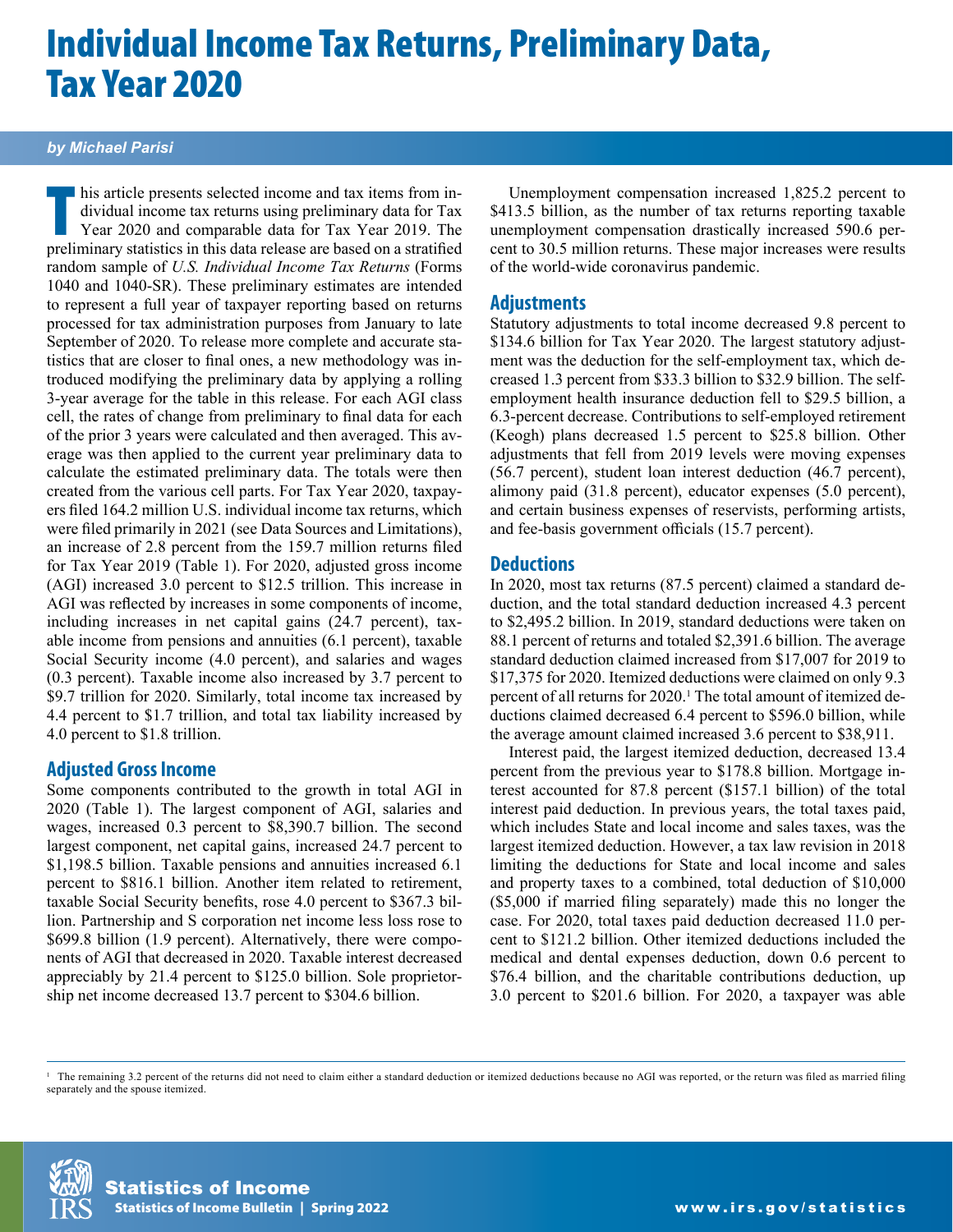to elect a temporary suspension of certain limitations that applied to cash contributions made during the tax year. New for 2020, a taxpayer who didn't itemize deductions on Form 1040, Schedule A, may have qualified to take a deduction for charitable contributions on Form 1040. The maximum amount for the contributions was \$300 for single, head of household, qualifying widow(er), or married filing jointly (\$150 for married filing separately). This new deduction, a nonitemized, charitable contribution, was taken on 42.2 million (29.4 percent) of individual returns that opted to take the standard deduction for a total of \$10.9 billion.

The qualified business income deduction, which could have been taken in addition to the standard deduction or itemized deductions, was taken on 22.7 million returns (for an average of \$7,092 per return), totaling \$160.7 billion for 2020.

#### **Taxable Income and Total Income Tax**

Taxable income increased 3.7 percent to \$9.7 trillion for 2020, and total income tax increased 4.4 percent to \$1.7 trillion. The alternative minimum tax (AMT) increased 15.2 percent to \$3.0 billion. The number of returns with AMT liability fell, declining 5.7 percent from 2019.

Average AGI reported on all 2020 individual income tax returns was \$76,279, an increase from the 2019 amount of \$76,152 (0.2 percent). Average taxable income (for those returns with taxable income) was \$75,900 in 2020, a 2.1-percent increase from the 2019 amount of \$74,335. Average income tax for taxable returns rose 6.2 percent for 2020 to \$16,330.

### **Tax Credits**

Tax credits offset tax liabilities, and when the amount of the credit is greater than the tax liability, the excess, depending on the credit, is often refundable. Examples of credits where the excess is refundable include the earned income tax credit (EIC) and the additional child tax credit. For 2020, the total amount of EIC claimed (\$60.0 billion) decreased 11.8 percent from 2019. Total child tax credits claimed (the sum of the child tax credit and additional child tax credit) for 2020 showed a decrease of 3.6 percent to \$113.0 billion. A new refundable credit for 2020 was the recovery rebate credit. If a taxpayer didn't receive the full amount of the recovery rebate credit as Economic Impact Payments (EIPs), they were able to claim the recovery rebate credit on their 2020 Form 1040 or Form 1040-SR. The total recovery rebate was taken on 31.1 million returns for 2020 and totaled \$45.3 billion. (See Changes in Law and Inflationary Adjustments below.) Including the refundable portion of the recovery rebate credit, total refundable credits totaled \$145.9 billion, an increase of 28.1 percent from 2019 levels. Total tax credits used against income tax totaled \$148.0 billion, a 5.7-percent increase from 2019.

### **Changes in Law and Inflationary Adjustments**

In general, the definitions used in this article are the same as those in Publication 1304*, Individual Income Tax Returns Complete Report, 2019.* The following is a partial list of tax law changes and inflationary adjustments that had an impact on the data presented in this article.

*Alternative minimum tax (AMT)—*The maximum AMT exemption increased from \$111,700 to \$113,400 for a married couple filing a joint return, from \$71,700 to \$72,900 for single filers and heads of household, and from \$55,850 to \$56,700 for a married person filing separately. The income levels at which the AMT exemption began to phase out increased to \$518,400 from \$510,300 (\$1,036,800 from \$1,020,600 if married filing jointly or a qualifying widow(er)). Also, for 2020, the 26-percent tax rate applied to the first \$197,900 (\$98,950 if married filing separately) of alternative minimum taxable income. Previously it applied to the first \$194,800 (\$97,400) of such income.

*Charitable contributions—*A taxpayer who didn't itemize deductions on Form 1040, Schedule A, may have qualified to take a deduction for charitable contributions on Form 1040, line 10b. The maximum amount for the contributions was \$300 for single, head of household, qualifying widow(er), or married filing jointly (\$150 for married filing separately). Also, for 2020 a taxpayer was able to elect a temporary suspension of certain limitations that applied to cash contributions made during the tax year. Thus, cash contributions to qualified organizations were not subject to any AGI limitation, while previously, they were limited to 60 percent of AGI.

*Earned income credit—*The maximum amount of the earned income credit increased, as did the amounts of earned income and investment income an individual could receive and still claim the credit. The maximum credit for taxpayers with no qualifying children rose slightly from \$529 to \$538. For these taxpayers, earned income and AGI had to be less than \$15,820 (\$21,710 if married filing jointly) to be eligible for the EIC. For taxpayers with one qualifying child, the maximum credit increased from \$3,526 to \$3,584, and, for taxpayers with two qualifying children, the maximum credit increased from \$5,828 to \$5,920. To be eligible for the credit, a taxpayer's earned income and AGI had to be less than \$41,756 (\$47,646 for married filing jointly) for one qualifying child, or less than \$47,440 (\$53,330 for married filing jointly) for two qualifying children. The maximum credit for taxpayers with three or more qualifying children increased from \$6,557 to \$6,660. For these taxpayers, earned income and AGI had to be less than \$50,954 (\$56,844 if married filing jointly) to be eligible for the EIC. The maximum amount of investment income (interest, dividends, and capital gain income) a taxpayer could have and still claim the credit was \$3,650 for the year. If two taxpayers could claim the same qualifying child, the taxpayer who did not claim the child was able to claim the EIC without a qualifying child.

*Economic impact payments (EIP) and recovery rebate credit—*The Coronavirus Aid, Relief, and Economic Security Act (CARES Act) provided an eligible individual for their first taxable year beginning in 2020 a refundable tax credit referred to as the recovery rebate credit. The IRS refers to the advance refund of this credit as an economic impact payment (EIP). There were two rounds of EIPs paid out to individuals. The first round of EIP was up to \$1,200 (\$2,400 for eligible individuals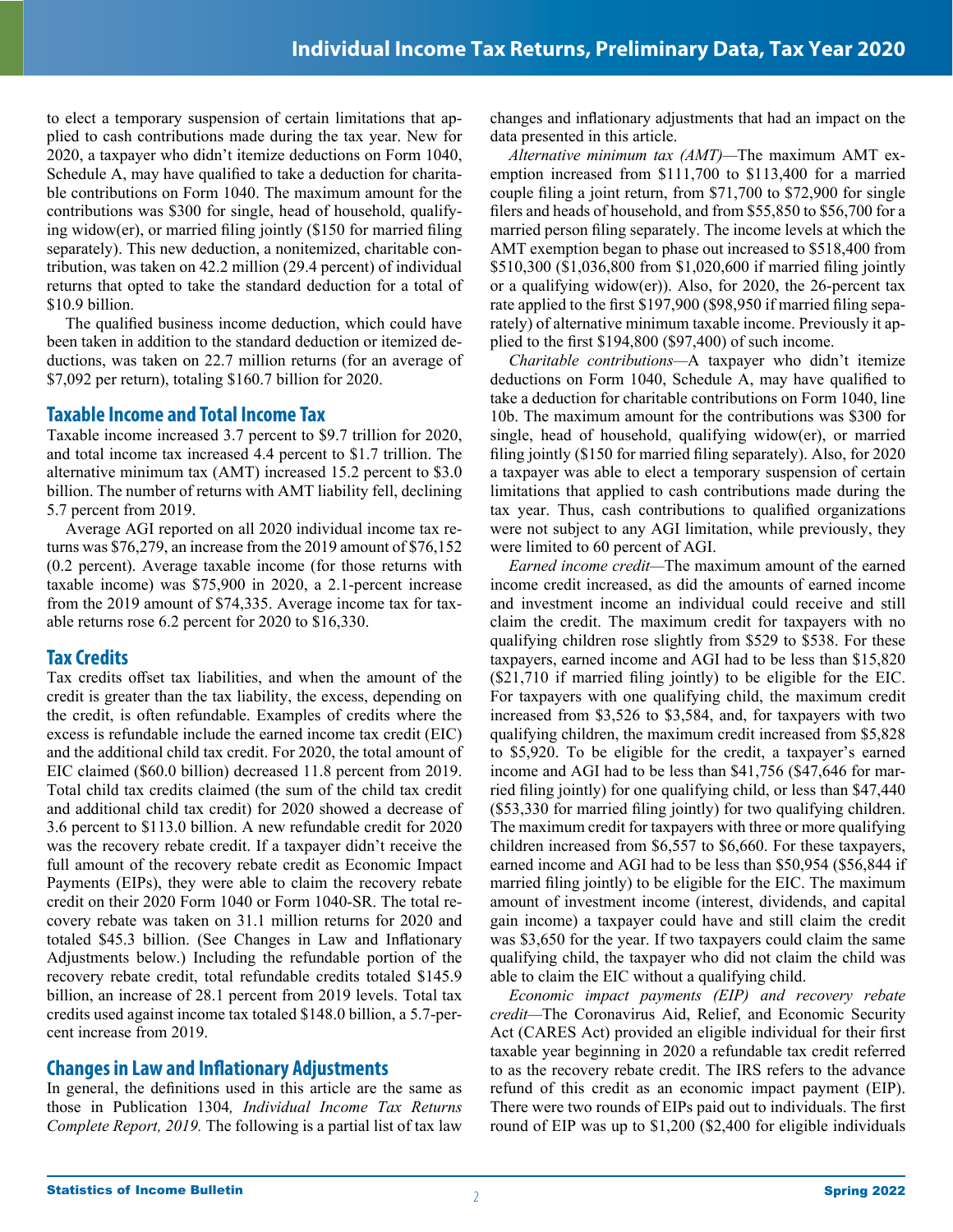filing a joint tax return), plus \$500 per qualifying child of the eligible individual. The second round of EIP was up to \$600 (\$1,200 for eligible individuals filing a joint tax return), plus \$600 per qualifying child of the eligible individual. Any EIPs received by the taxpayer were not taxable for the federal income tax purposes, but they did reduce the amount of a taxpayer's recovery rebate credit. The EIPs were based on a taxpayer's 2018 or 2019 tax year information. The credit phased out at a rate of 5 percent of the taxpayer's adjusted gross income (AGI) in excess of a threshold. The threshold was \$150,000 in the case of a joint return, \$112,500 in the case of a head of household, and \$75,000 otherwise. Those ineligible for the credit were (1) nonresident alien individuals, (2) individuals who can be claimed as a dependent by another taxpayer, and (3) an estate or trust. When spouses filed jointly, both spouses must have had a valid social security number (SSN) to receive the credit, unless either spouse was a member of the U.S. Armed Forces at any time during the taxable year. In that case, only one spouse needed to have a valid SSN. The recovery rebate credit was figured like the EIPs except the credit eligibility and credit amount were based on 2020 tax year information. If a taxpayer didn't receive the full amount of the recovery rebate credit as EIPs, they were able to claim the recovery rebate credit on their 2020 Form 1040 or Form 1040-SR.

*Excess advance premium tax credit (APTC) repayment—*The American Rescue Plan Act of 2021, passed on March 11, 2021, suspended the repayment of excess APTC amounts for 2020. When filling out Form 8962, *Premium Tax Credit*, taxpayers who owed this repayment were instructed to delete the form. Taxpayers who had already filed their returns had this amount reimbursed but are included in the data in this report.

*Qualified sick and family leave credit—*The Families First Coronavirus Response Act (FFCRA) helped self-employed individuals affected by coronavirus. The FFCRA provided paid sick leave and paid family leave credits equivalent to those that employers were required to provide their employees for qualified sick leave wages and qualified family leave wages paid during the period beginning April1, 2020, and ending December 31, 2020.

*Standard deduction amount—*The standard deduction for people who did not itemize deductions on Schedule A of Form 1040 was increased in 2020 for all filers. This amount depended on the taxpayer's filing status, whether the taxpayer was age 65 or older, or whether the taxpayer was a dependent of another person. For 2020, the standard deduction increased to \$24,800 for joint filers, up from \$24,400 for 2019. For single filers and married filers filing separately, the deduction amount increased

to \$12,400, up from \$12,200. For heads of households, the deduction was \$18,650, up from \$18,350.

*Unemployment compensation exclusion—*The American Rescue Plan of 2021, allowed a taxpayer to exclude up to \$10,200 of unemployment compensation from income. The \$10,200 of unemployment compensation could have been excluded if the taxpayer's modified adjusted gross income was less than \$150,000. The \$150,000 threshold applied to all filing statuses, including married filing jointly. For taxpayers who filed a joint return, up to \$10,200 of unemployment compensation could have been excluded for each spouse. The American Rescue Plan of 2021 was passed on March 11, 2021, and therefore these data will not include any unemployment income exclusion from returns filed previous to this date. Taxpayer(s) had to file an amended return to receive the exclusion. For some deductions and exclusions from income, the taxpayer figured their adjusted gross income unreduced by the amount of unemployment compensation exclusion. These included taxable Social Security benefits, student loan interest deduction, and tuition and fees deduction.

#### **Data Sources and Limitations**

The preliminary statistics in this data release are based on a sample of *U.S. Individual Income Tax Returns* (Forms 1040 and Form 1040-SR) filed during Calendar Year 2021. Returns in the sample were stratified based on: (1) the larger of positive income or negative income; (2) the size of business and farm receipts; and (3) the presence or absence of specific forms or schedules.<sup>2</sup> Returns were then selected at rates ranging from 0.1 percent to 100 percent. The preliminary Tax Year 2020 data are based on a sample of 270,572 returns and an estimated final population of 166,127,472 returns.

Since the data presented here are estimates based on a sample of returns filed, they are subject to sampling error. To use the statistical data provided properly, the magnitude of the potential sampling error must be known; coefficients of variation (CVs) are used to measure that magnitude. [The reliability of estimates based on samples, and the use of coefficients of variation for evaluating the precision of estimates based on samples, are discussed in "SOI Sampling Methodology and Data Limitations," located at <http://www.irs.gov/pub/irs-soi/sampling.pdf>.]

*Michael Parisi is an economist with the Individual and Tax-Exempt Special Studies Section. This article was prepared under the direction of Michael Strudler, Technical Project Manager, Individual and Tax-Exempt Branch.*

Returns in the sample were stratified based on the presence or absence of one or more of the following forms or schedules: Form 2555, *Foreign Earned Income*; Form 1116, *Foreign Tax Credit (Individual, Fiduciary, or Nonresident Alien Individual)*; Schedule C, *Profit or Loss from Business (Sole Proprietorship)*; and Schedule F, *Profit or Loss from Farming*.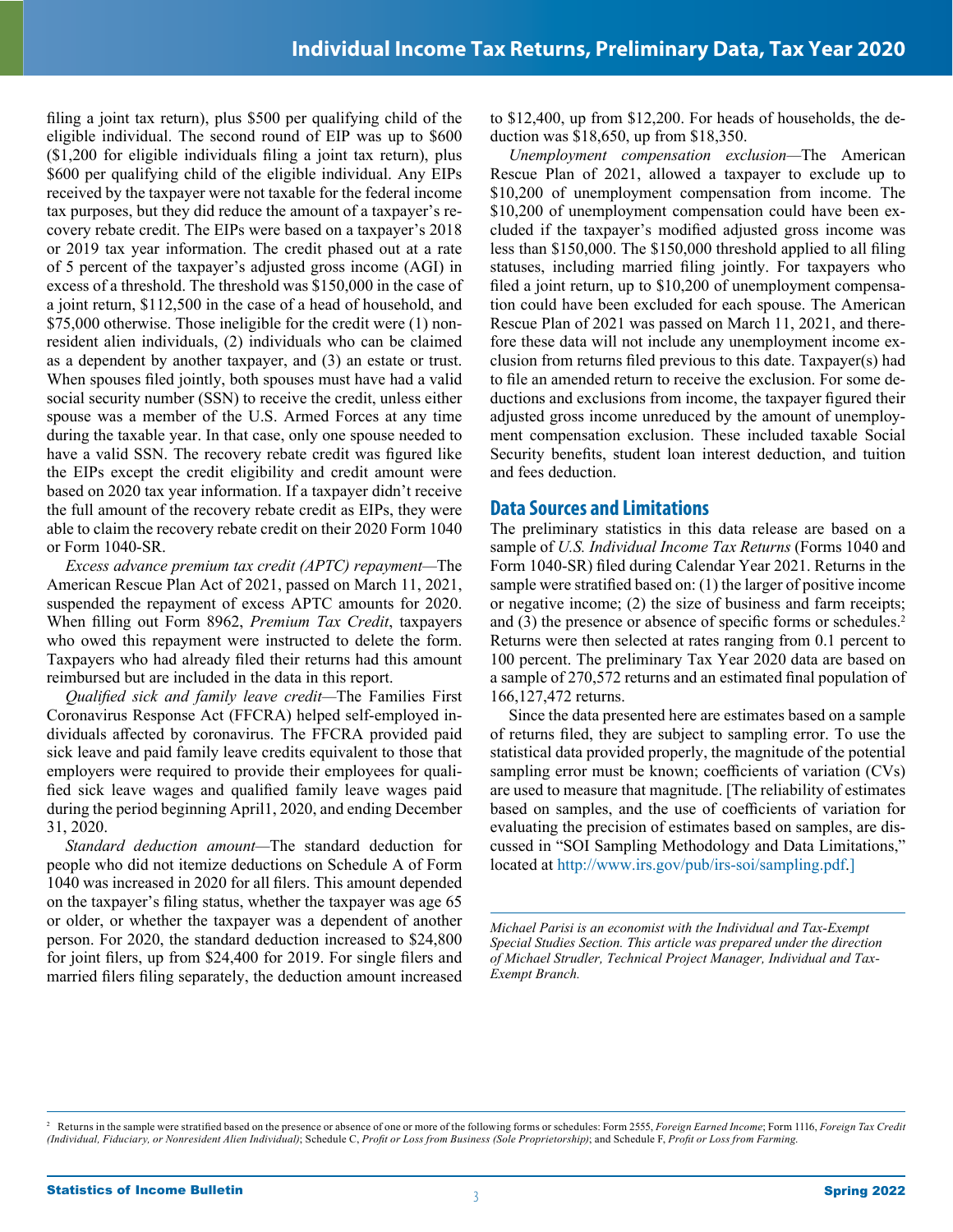### **Table 1. Individual Income Tax Returns, Preliminary Data for Tax Years 2019 and 2020: Selected Income and Tax Items, by Size of Adjusted Gross Income**<br>[All figures are estimates based on samples--money amounts are in thousands of dollars]

|                                                                            |                         | All returns             | Tax Year 2020,<br>by size of adjusted gross income |                       |                               |
|----------------------------------------------------------------------------|-------------------------|-------------------------|----------------------------------------------------|-----------------------|-------------------------------|
| Item                                                                       | <b>Tax Year</b><br>2019 | <b>Tax Year</b><br>2020 | Percent<br>difference                              | Under<br>\$15,000 [1] | \$15,000<br>under<br>\$30,000 |
|                                                                            | (1)                     | (2)                     | (3)                                                | (4)                   | (5)                           |
| Number of returns, total                                                   | 159,708,062             | 164, 187, 262           | 2.8                                                | 35,834,267            | 29,569,022                    |
| Adjusted gross income (less deficit)                                       | 12,162,088,518          | 12,524,081,586          | 3.0                                                | $-1,474,424$          | 662,153,779                   |
| Salaries and wages:                                                        |                         |                         |                                                    |                       |                               |
| Number of returns                                                          | 132,614,038             | 130,600,582             | $-1.5$                                             | 21,427,296            | 23,725,009                    |
| Amount                                                                     | 8,362,462,946           | 8,390,686,567           | 0.3                                                | 186,854,536           | 468,328,553                   |
| Taxable interest:                                                          |                         |                         |                                                    |                       |                               |
| Number of returns                                                          | 48,583,228              | 48,007,435              | $-1.2$                                             | 5,551,614             | 4,415,344                     |
| Amount                                                                     | 159,012,870             | 125,048,893             | $-21.4$                                            | 8,792,210             | 3,838,959                     |
| Tax-exempt interest [2]:                                                   |                         |                         |                                                    |                       |                               |
| Number of returns                                                          | 6,237,845               | 6,434,215               | 3.1                                                | 467,260               | 330,330                       |
| Amount                                                                     | 60,094,048              | 78,653,929              | 30.9                                               | 8,635,003             | 7,509,551                     |
| Ordinary dividends:                                                        |                         |                         |                                                    |                       |                               |
| Number of returns                                                          | 28,917,971              | 30,906,564              | 6.9                                                | 3,312,624             | 2,448,650                     |
| Amount                                                                     | 331,669,428             | 328,354,410             | $-1.0$                                             | 10,811,352            | 5.677.537                     |
| Qualified dividends:                                                       |                         |                         |                                                    |                       |                               |
| Number of returns                                                          | 26,797,566              | 28,873,920              | 7.7                                                | 3,000,831             | 2,237,039                     |
| Amount                                                                     | 248,004,934             | 258,943,208             | 4.4                                                | 6,959,195             | 3,691,075                     |
| State income tax refunds:                                                  |                         |                         |                                                    |                       |                               |
| Number of returns                                                          | 4,166,575               | 3,695,635               | $-11.3$                                            | 116,516               | 140,155                       |
| Amount                                                                     | 10,735,450              | 4,191,565               | $-61.0$                                            | 124,720               | 149,178                       |
| Alimony received:                                                          |                         |                         |                                                    |                       |                               |
| Number of returns                                                          | 332,906                 | 316,887                 | $-4.8$                                             | 36,795                | 52,489                        |
| Amount                                                                     | 10,884,494              | 9,988,557               | $-8.2$                                             | 330,691               | 691,826                       |
| Business or profession net income less loss (Schedule C):                  |                         |                         |                                                    |                       |                               |
| Number of returns                                                          | 27,028,133              | 27,455,060              | 1.6                                                | 6,740,309             | 5,060,673                     |
| Amount                                                                     | 353,012,362             | 304,598,033             | $-13.7$                                            | $-22,876,429$         | 33,258,558                    |
| Net capital gain [3]:                                                      |                         |                         |                                                    |                       |                               |
| Number of returns                                                          | 18,038,740              | 19,337,347              | 7.2                                                | 1,671,725             | 1,415,120                     |
| Amount                                                                     | 961,360,974             | 1,198,537,628           | 24.7                                               | 13,678,176            | 5,325,826                     |
| Capital gain distributions [3]:                                            |                         |                         |                                                    |                       |                               |
| Number of returns                                                          | 13,905,039              | 14,772,459              | 6.2                                                | 1,431,855             | 1,075,381                     |
| Amount                                                                     | 68,950,725              | 64,777,609              | $-6.1$                                             | 2,263,642             | 1,819,784                     |
| Net capital loss:                                                          |                         |                         |                                                    |                       |                               |
| Number of returns                                                          | 7,857,235               | 9,192,630               | 17.0                                               | 1,446,816             | 783,304                       |
| Amount                                                                     | 16,239,133              | 19,343,761              | 19.1                                               | 3,114,032             | 1,487,488                     |
| Sales of property other than capital assets, net gain:                     |                         |                         |                                                    |                       |                               |
| Number of returns                                                          | 1,021,401               | 989,881                 | $-3.1$                                             | 101,522               | 59,031                        |
| Amount                                                                     | 47,619,238              | 46,580,921              | $-2.2$                                             | 3,540,811             | 559,434                       |
| Sales of property other than capital assets, net loss:                     |                         |                         |                                                    |                       |                               |
| Number of returns                                                          | 1,005,801               | 916,713                 | $-8.9$                                             | 146,781               | 61,907                        |
| Amount                                                                     | 18,504,807              | 17,853,190              | $-3.5$                                             | 9,138,457             | 398,143                       |
| Taxable income from individual retirement arrangement (IRA) distributions: |                         |                         |                                                    |                       |                               |
| Number of returns                                                          | 15,572,863              | 13,019,775              | $-16.4$                                            | 1,646,965             | 1,564,366                     |
| Amount                                                                     | 324,592,798             | 286, 146, 123           | $-11.8$                                            | 11,080,926            | 13,907,729                    |
| Taxable pensions and annuities:                                            |                         |                         |                                                    |                       |                               |
| Number of returns                                                          | 28,079,366              | 30,237,093              | 7.7                                                | 3,597,943             | 3,966,684                     |
| Amount                                                                     | 769,164,444             | 816,108,529             | 6.1                                                | 25,355,486            | 50,114,393                    |
| Rent and royalty net income less loss:                                     |                         |                         |                                                    |                       |                               |
| Number of returns                                                          | 9,772,103               | 9,477,092               | $-3.0$                                             | 1,227,979             | 823,133                       |
| Amount                                                                     | 58,560,681              | 43,289,967              | $-26.1$                                            | $-6,439,546$          | 478,795                       |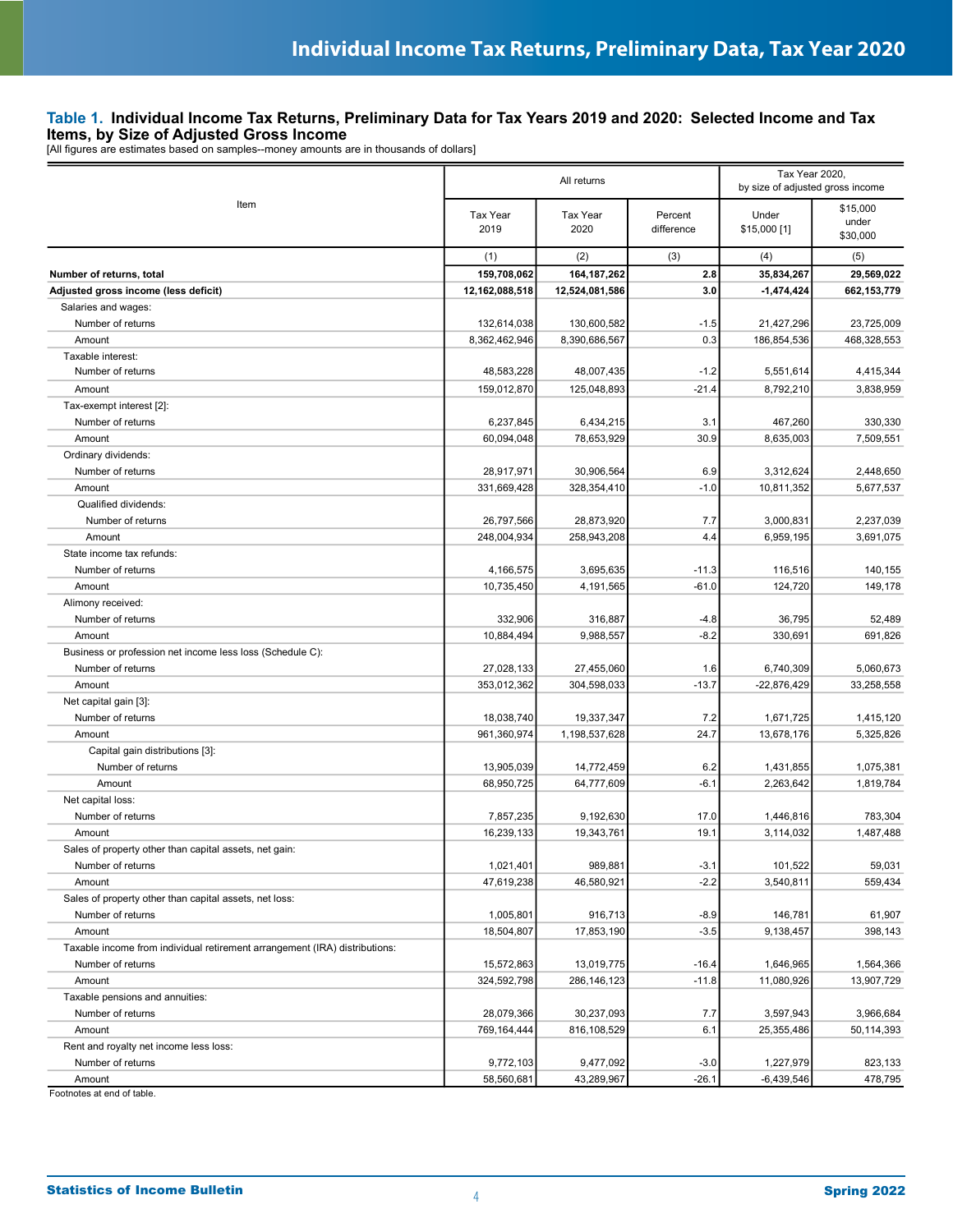**Items, by Size of Adjusted Gross Income—Continued**<br>[All figures are estimates based on samples--money amounts are in thousands of dollars]

|                                                                                                      |                  | All returns      | Tax Year 2020,<br>by size of adjusted gross income |                       |                               |
|------------------------------------------------------------------------------------------------------|------------------|------------------|----------------------------------------------------|-----------------------|-------------------------------|
| Item                                                                                                 | Tax Year<br>2019 | Tax Year<br>2020 | Percent<br>difference                              | Under<br>\$15,000 [1] | \$15,000<br>under<br>\$30,000 |
|                                                                                                      | (1)              | (2)              | (3)                                                | (4)                   | (5)                           |
| Partnership and S corporation net income less loss:                                                  |                  |                  |                                                    |                       |                               |
| Number of returns                                                                                    | 8,925,048        | 8,884,681        | $-0.5$                                             | 891,865               | 567,732                       |
| Amount                                                                                               | 686,577,116      | 699,782,827      | 1.9                                                | $-81,009,060$         | 1,200,657                     |
| Estate and trust net income less loss:                                                               |                  |                  |                                                    |                       |                               |
| Number of returns                                                                                    | 662,036          | 643,877          | $-2.7$                                             | 42,501                | 43,387                        |
| Amount                                                                                               | 35,937,196       | 30,390,540       | $-15.4$                                            | $-2,053,246$          | 296.886                       |
| Farm net income (Schedule F):                                                                        |                  |                  |                                                    |                       |                               |
| Number of returns                                                                                    | 443,072          | 463,321          | 4.6                                                | 79,813                | 38,868                        |
| Amount                                                                                               | 10,504,527       | 12,203,109       | 16.2                                               | 1,202,947             | 521,838                       |
| Farm net loss (Schedule F):                                                                          |                  |                  |                                                    |                       |                               |
| Number of returns                                                                                    | 1,301,005        | 1,254,828        | $-3.5$                                             | 218,145               | 121,675                       |
| Amount                                                                                               | 35,652,857       | 35,179,960       | $-1.3$                                             | 10,227,372            | 2,367,700                     |
| Unemployment compensation [4]:                                                                       |                  |                  |                                                    |                       |                               |
| Number of returns                                                                                    | 4,409,091        | 30,450,880       | 590.6                                              | 4,955,021             | 8,253,930                     |
| Amount                                                                                               | 21,476,073       | 413,462,280      | 1,825.2                                            | 59,485,622            | 113,602,595                   |
| Unemployment compensation exclusion [4]:                                                             |                  |                  |                                                    |                       |                               |
| Number of returns                                                                                    | N/A              | 14,128,294       | $[9]$                                              | 3,525,847             | 3.399.653                     |
| Amount                                                                                               | N/A              | 125,650,477      | $[9]$                                              | 31,677,057            | 30,720,136                    |
| Taxable Social Security benefits:                                                                    |                  |                  |                                                    |                       |                               |
| Number of returns                                                                                    | 22,104,203       | 22,764,997       | 3.0                                                | 497,224               | 3,759,659                     |
| Amount                                                                                               | 353,191,663      | 367,328,550      | 4.0                                                | 935,711               | 10,993,720                    |
| Nonitemized charitable contributions:                                                                |                  |                  |                                                    |                       |                               |
| Number of returns                                                                                    | N/A              | 42,178,737       | $[9]$                                              | 4,653,735             | 5,397,485                     |
| Amount                                                                                               | N/A              | 10,889,467       | $[9]$                                              | 1,101,030             | 1,332,662                     |
| Total statutory adjustments:                                                                         |                  |                  |                                                    |                       |                               |
| Number of returns                                                                                    | 39,387,983       | 36,667,242       | $-6.9$                                             | 6,088,031             | 5,317,908                     |
| Amount                                                                                               | 149,165,805      | 134,552,587      | $-9.8$                                             | 7,215,395             | 10,605,851                    |
| Educator expenses:                                                                                   |                  |                  |                                                    |                       |                               |
| Number of returns                                                                                    | 3,683,119        | 3,438,199        | $-6.6$                                             | 60,299                | 187,464                       |
| Amount                                                                                               | 951,765          | 904,103          | $-5.0$                                             | 14,135                | 43,029                        |
| Certain business expenses of reservists, performing artists, and fee-<br>basis government officials: |                  |                  |                                                    |                       |                               |
| Number of returns                                                                                    | 340,170          | 311,049          | $-8.6$                                             | 17,111                | 57,190                        |
| Amount                                                                                               | 2,762,999        | 2,329,303        | $-15.7$                                            | 181,057               | 517,564                       |
| Payments to an Individual Retirement Arrangement:                                                    |                  |                  |                                                    |                       |                               |
| Number of returns                                                                                    | 2,450,008        | 2,448,381        | $-0.1$                                             | 112,923               | 260,023                       |
| Amount                                                                                               | 12,575,760       | 13,431,087       | 6.8                                                | 483,138               | 1,030,551                     |
| Student loan interest deduction:                                                                     |                  |                  |                                                    |                       |                               |
| Number of returns                                                                                    | 13,156,396       | 10,204,642       | $-22.4$                                            | 543,598               | 1,090,260                     |
| Amount                                                                                               | 14,597,938       | 7,784,507        | $-46.7$                                            | 435,957               | 760,176                       |
| Tuition and fees deduction:                                                                          |                  |                  |                                                    |                       |                               |
| Number of returns                                                                                    | 1,341,000        | 1,407,265        | 4.9                                                | 489,913               | 209,006                       |
| Amount                                                                                               | 3,160,388        | 3,454,513        | 9.3                                                | 1,565,021             | 513,461                       |
| Health savings account deduction:                                                                    |                  |                  |                                                    |                       |                               |
| Number of returns                                                                                    | 2,041,815        | 2,013,473        | $-1.4$                                             | 40,578                | 115,564                       |
| Amount                                                                                               | 5,763,998        | 5,890,930        | 2.2                                                | 117,732               | 210,532                       |
| Moving expenses adjustment:                                                                          |                  |                  |                                                    |                       |                               |
| Number of returns                                                                                    | 107,753          | 82,804           | $-23.2$                                            | $*6,784$              | 14,302                        |
| Amount                                                                                               | 400,605          | 173,324          | $-56.7$                                            | $*14,648$             | 17,271                        |
| Self-employment tax deduction:                                                                       |                  |                  |                                                    |                       |                               |
| Number of returns                                                                                    | 20,222,921       | 20,071,238       | $-0.8$                                             | 4,941,949             | 3,758,613                     |
| Amount                                                                                               | 33,310,351       | 32,886,721       | $-1.3$                                             | 2,606,914             | 3,501,088                     |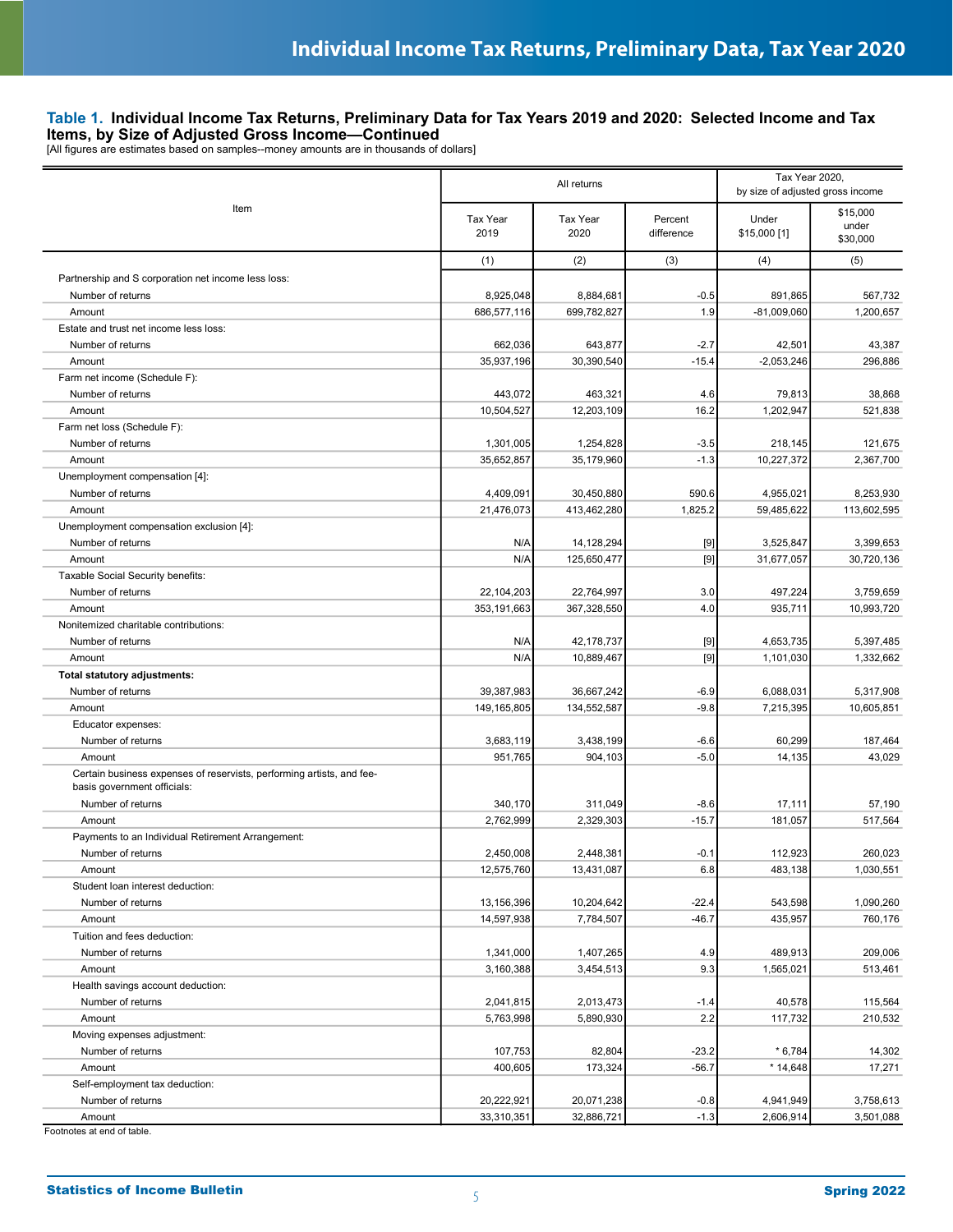|                                                              |                  | All returns                 | Tax Year 2020,<br>by size of adjusted gross income |                       |                               |
|--------------------------------------------------------------|------------------|-----------------------------|----------------------------------------------------|-----------------------|-------------------------------|
| Item                                                         | Tax Year<br>2019 | <b>Tax Year</b><br>2020     | Percent<br>difference                              | Under<br>\$15,000 [1] | \$15,000<br>under<br>\$30,000 |
|                                                              | (1)              | (2)                         | (3)                                                | (4)                   | (5)                           |
| Self-employed health insurance deduction:                    |                  |                             |                                                    |                       |                               |
| Number of returns                                            | 3,801,653        | 3,586,172                   | $-5.7$                                             | 373,863               | 335,087                       |
| Amount                                                       | 31,463,376       | 29,485,701                  | $-6.3$                                             | 1,519,905             | 1,182,331                     |
| Payments to a self-employed retirement (Keogh) plan:         |                  |                             |                                                    |                       |                               |
| Number of returns                                            | 964,477          | 937,228                     | $-2.8$                                             | 14,354                | 16,790                        |
| Amount                                                       | 26,146,987       | 25,763,784                  | $-1.5$                                             | 182,644               | 159.858                       |
| Penalty on early withdrawal of savings:                      |                  |                             |                                                    |                       |                               |
| Number of returns                                            | 496,200          | 382,364                     | $-22.9$                                            | 57,818                | 46,561                        |
| Amount                                                       | 316,034          | 337,269                     | 6.7                                                | 22,569                | 165,838                       |
| Alimony paid:                                                |                  |                             |                                                    |                       |                               |
| Number of returns                                            | 490,824          | 404,967                     | $-17.5$                                            | 39,300                | 16,010                        |
| Amount                                                       | 14,695,213       | 10,023,352                  | $-31.8$                                            | 517,536               | 117,724                       |
| Total standard deduction:                                    |                  |                             |                                                    |                       |                               |
| Number of returns                                            | 140,623,723      | 143,605,871                 | 2.1                                                | 30,398,527            | 28,912,198                    |
| Amount                                                       | 2,391,573,952    | 2,495,179,737               | 4.3                                                | 402,015,682           | 455,111,475                   |
| Total itemized deductions (after limitation):                |                  |                             |                                                    |                       |                               |
| Number of returns                                            | 16,957,524       | 15,317,687                  | $-9.7$                                             | 328,479               | 627,867                       |
| Amount                                                       | 637,018,782      | 596,026,916                 | $-6.4$                                             | 8,687,277             | 16,742,789                    |
| Medical and dental expenses deduction:                       |                  |                             |                                                    |                       |                               |
| Number of returns                                            | 4,256,746        | 3,886,536                   | $-8.7$                                             | 251,623               | 433,973                       |
| Amount                                                       | 76,871,103       | 76,406,887                  | $-0.6$                                             | 5,262,624             | 8,660,037                     |
| Taxes paid deduction [5]:                                    |                  |                             |                                                    |                       |                               |
| Number of returns                                            | 16,840,333       | 15,198,581                  | $-9.7$                                             | 322,623               | 608,043                       |
| Amount                                                       | 136, 125, 429    | 121,217,785                 | $-11.0$                                            | 1,342,888             | 2,729,777                     |
| Income taxes [6]:                                            |                  |                             |                                                    |                       |                               |
| Number of returns                                            | 12,420,103       | 11,054,722                  | $-11.0$                                            | 109,059               | 245,177                       |
| Amount                                                       | 207,621,336      | 205,865,955                 | $-0.8$                                             | 234,744               | 529,102                       |
| General sales taxes [6]:                                     |                  |                             |                                                    |                       |                               |
| Number of returns                                            | 3,999,634        | 3,743,071                   | $-6.4$                                             | 184,882               | 322,167                       |
| Amount                                                       | 8,951,203        | 9,164,513                   | 2.4                                                | 130,231               | 327,892                       |
| Interest paid deduction:                                     |                  |                             |                                                    |                       |                               |
| Number of returns                                            | 13,969,357       | 12,398,715                  | $-11.2$                                            | 173,362               | 331,488                       |
| Amount                                                       | 206,460,852      | 178,795,299                 | $-13.4$                                            | 1,692,541             | 3,351,792                     |
| Total mortgage interest paid deduction:<br>Number of returns | 13,687,701       |                             |                                                    |                       |                               |
| Amount                                                       | 181,727,575      | 12, 157, 952<br>157,053,165 | $-11.2$<br>$-13.6$                                 | 164,445<br>1,598,779  | 323,253<br>3,018,126          |
| Charitable contributions deduction:                          |                  |                             |                                                    |                       |                               |
| Number of returns                                            | 14, 155, 423     | 12,448,778                  | $-12.1$                                            | 175,062               | 403,160                       |
| Amount                                                       | 195,858,830      | 201,639,287                 | 3.0                                                | 355,273               | 1,480,287                     |
| Qualified business income deduction:                         |                  |                             |                                                    |                       |                               |
| Number of returns                                            | 22,774,877       | 22,658,245                  | $-0.5$                                             | 490,258               | 2,779,116                     |
| Amount                                                       | 165,938,928      | 160,696,029                 | $-3.2$                                             | 112,641               | 2,426,697                     |
| Taxable income:                                              |                  |                             |                                                    |                       |                               |
| Number of returns                                            | 125,720,612      | 127,723,634                 | 1.6                                                | 4,152,017             | 25,038,328                    |
| Amount                                                       | 9,345,426,106    | 9,694,281,789               | 3.7                                                | 6,916,472             | 209,411,529                   |
| Alternative minimum tax:                                     |                  |                             |                                                    |                       |                               |
| Number of returns                                            | 150,514          | 141,956                     | $-5.7$                                             | 3,971                 | $*1,400$                      |
| Amount                                                       | 2,615,458        | 3,013,088                   | 15.2                                               | 200,243               | $*6,721$                      |
| Excess advance premium tax credit repayment [7]:             |                  |                             |                                                    |                       |                               |
| Number of returns                                            | 2,886,156        | 1,865,432                   | $-35.4$                                            | 177,522               | 575,917                       |
| Amount                                                       | 4,225,809        | 1,819,405                   | $-56.9$                                            | 53,611                | 233,142                       |
| Footnotes at end of table.                                   |                  |                             |                                                    |                       |                               |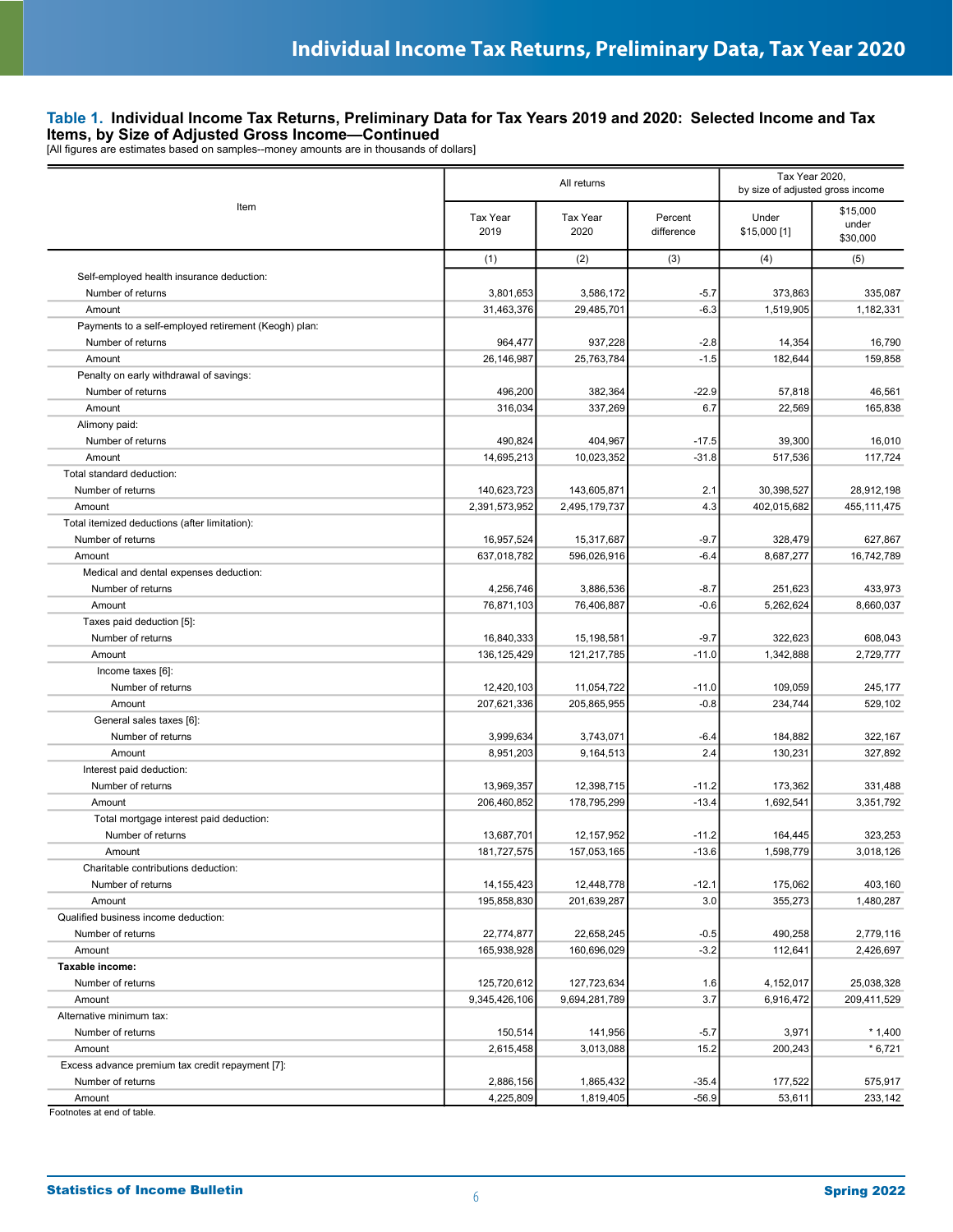**Items, by Size of Adjusted Gross Income—Continued**<br>[All figures are estimates based on samples--money amounts are in thousands of dollars]

|                                           |                         | All returns             | Tax Year 2020.<br>by size of adjusted gross income                                                                                                                                                                                                                                                                                                                                                                                                                                                                                                                                                                                                                                                                                                                                                                                                                                                                                                  |                       |                               |
|-------------------------------------------|-------------------------|-------------------------|-----------------------------------------------------------------------------------------------------------------------------------------------------------------------------------------------------------------------------------------------------------------------------------------------------------------------------------------------------------------------------------------------------------------------------------------------------------------------------------------------------------------------------------------------------------------------------------------------------------------------------------------------------------------------------------------------------------------------------------------------------------------------------------------------------------------------------------------------------------------------------------------------------------------------------------------------------|-----------------------|-------------------------------|
| Item                                      | <b>Tax Year</b><br>2019 | <b>Tax Year</b><br>2020 | Percent<br>difference                                                                                                                                                                                                                                                                                                                                                                                                                                                                                                                                                                                                                                                                                                                                                                                                                                                                                                                               | Under<br>\$15,000 [1] | \$15,000<br>under<br>\$30,000 |
|                                           | (1)                     | (2)                     | (3)                                                                                                                                                                                                                                                                                                                                                                                                                                                                                                                                                                                                                                                                                                                                                                                                                                                                                                                                                 | (4)                   | (5)                           |
| Income tax before credits:                |                         |                         |                                                                                                                                                                                                                                                                                                                                                                                                                                                                                                                                                                                                                                                                                                                                                                                                                                                                                                                                                     |                       |                               |
| Number of returns                         | 125,218,637             | 127,081,774             | 1.5                                                                                                                                                                                                                                                                                                                                                                                                                                                                                                                                                                                                                                                                                                                                                                                                                                                                                                                                                 | 4,091,549             | 24,785,675                    |
| Amount                                    | 1,723,905,856           | 1,797,921,435           | 4.3                                                                                                                                                                                                                                                                                                                                                                                                                                                                                                                                                                                                                                                                                                                                                                                                                                                                                                                                                 | 964,019               | 21,546,542                    |
| Total tax credits [8]:                    |                         |                         |                                                                                                                                                                                                                                                                                                                                                                                                                                                                                                                                                                                                                                                                                                                                                                                                                                                                                                                                                     |                       |                               |
| Number of returns                         | 61,291,235              | 69,261,903              | 13.0                                                                                                                                                                                                                                                                                                                                                                                                                                                                                                                                                                                                                                                                                                                                                                                                                                                                                                                                                | 2,294,544             | 14,374,840                    |
| Amount                                    | 140,009,526             | 147,975,810             | 5.7                                                                                                                                                                                                                                                                                                                                                                                                                                                                                                                                                                                                                                                                                                                                                                                                                                                                                                                                                 | 278,071               | 8,325,412                     |
| Child care credit:                        |                         |                         |                                                                                                                                                                                                                                                                                                                                                                                                                                                                                                                                                                                                                                                                                                                                                                                                                                                                                                                                                     |                       |                               |
| Number of returns                         | 6,594,704               | 5,088,208               | $-22.8$                                                                                                                                                                                                                                                                                                                                                                                                                                                                                                                                                                                                                                                                                                                                                                                                                                                                                                                                             | 11,287                | 397,690                       |
| Amount                                    | 3,900,134               | 2,841,865               | $-27.1$                                                                                                                                                                                                                                                                                                                                                                                                                                                                                                                                                                                                                                                                                                                                                                                                                                                                                                                                             | 1,427                 | 179,326                       |
| Credit for the elderly or disabled:       |                         |                         |                                                                                                                                                                                                                                                                                                                                                                                                                                                                                                                                                                                                                                                                                                                                                                                                                                                                                                                                                     |                       |                               |
| Number of returns                         | 40,750                  | 44,389                  | 8.9                                                                                                                                                                                                                                                                                                                                                                                                                                                                                                                                                                                                                                                                                                                                                                                                                                                                                                                                                 | 9,872                 | 34,517                        |
| Amount                                    | 4,145                   | 3,859                   | $-6.9$                                                                                                                                                                                                                                                                                                                                                                                                                                                                                                                                                                                                                                                                                                                                                                                                                                                                                                                                              | 1,115                 | 2,744                         |
| Child and other dependent tax credit:     |                         |                         |                                                                                                                                                                                                                                                                                                                                                                                                                                                                                                                                                                                                                                                                                                                                                                                                                                                                                                                                                     |                       |                               |
| Number of returns<br>Amount               | 38,796,534              | 37,615,063              | $-3.0$                                                                                                                                                                                                                                                                                                                                                                                                                                                                                                                                                                                                                                                                                                                                                                                                                                                                                                                                              | 205,637               | 5,648,001<br>3,098,320        |
| Education tax credits:                    | 79,619,957              | 78,965,342              | $-0.8$                                                                                                                                                                                                                                                                                                                                                                                                                                                                                                                                                                                                                                                                                                                                                                                                                                                                                                                                              | 32,356                |                               |
| Number of returns                         | 8,090,346               | 7,484,754               | $-7.5$                                                                                                                                                                                                                                                                                                                                                                                                                                                                                                                                                                                                                                                                                                                                                                                                                                                                                                                                              | 249,515               | 1,959,155                     |
| Amount                                    | 8,758,629               | 7,919,700               | $-9.6$                                                                                                                                                                                                                                                                                                                                                                                                                                                                                                                                                                                                                                                                                                                                                                                                                                                                                                                                              | 34,587                | 1,376,020                     |
| Retirement savings contributions credit:  |                         |                         |                                                                                                                                                                                                                                                                                                                                                                                                                                                                                                                                                                                                                                                                                                                                                                                                                                                                                                                                                     |                       |                               |
| Number of returns                         | 10,097,107              | 9,567,953               | $-5.2$                                                                                                                                                                                                                                                                                                                                                                                                                                                                                                                                                                                                                                                                                                                                                                                                                                                                                                                                              | 231,243               | 3,878,172                     |
| Amount                                    | 1,920,761               | 1,785,015               | $-7.1$                                                                                                                                                                                                                                                                                                                                                                                                                                                                                                                                                                                                                                                                                                                                                                                                                                                                                                                                              | 25,306                | 721,131                       |
| Adoption credit:                          |                         |                         |                                                                                                                                                                                                                                                                                                                                                                                                                                                                                                                                                                                                                                                                                                                                                                                                                                                                                                                                                     |                       |                               |
| Number of returns                         | 55,097                  | 57,021                  | 3.5                                                                                                                                                                                                                                                                                                                                                                                                                                                                                                                                                                                                                                                                                                                                                                                                                                                                                                                                                 | $\mathbf 0$           | 0                             |
| Amount                                    | 311,188                 | 321,242                 | 3.2                                                                                                                                                                                                                                                                                                                                                                                                                                                                                                                                                                                                                                                                                                                                                                                                                                                                                                                                                 | $\mathbf 0$           | 0                             |
| Residential energy credits:               |                         |                         |                                                                                                                                                                                                                                                                                                                                                                                                                                                                                                                                                                                                                                                                                                                                                                                                                                                                                                                                                     |                       |                               |
| Number of returns                         | 1,949,399               | 2,293,297               | 17.6                                                                                                                                                                                                                                                                                                                                                                                                                                                                                                                                                                                                                                                                                                                                                                                                                                                                                                                                                | 7,377                 | 125,662                       |
| Amount                                    | 3,516,252               | 3,894,398               | 10.8                                                                                                                                                                                                                                                                                                                                                                                                                                                                                                                                                                                                                                                                                                                                                                                                                                                                                                                                                | 1,815                 | 70,899                        |
| Foreign tax credit:                       |                         |                         |                                                                                                                                                                                                                                                                                                                                                                                                                                                                                                                                                                                                                                                                                                                                                                                                                                                                                                                                                     |                       |                               |
| Number of returns                         | 9,485,170               | 9,155,934               | $-3.5$                                                                                                                                                                                                                                                                                                                                                                                                                                                                                                                                                                                                                                                                                                                                                                                                                                                                                                                                              | 78,221                | 359,971                       |
| Amount                                    | 23,471,413              | 19,075,942              | $-18.7$                                                                                                                                                                                                                                                                                                                                                                                                                                                                                                                                                                                                                                                                                                                                                                                                                                                                                                                                             | 3,424                 | 49,819                        |
| General business credit:                  |                         |                         |                                                                                                                                                                                                                                                                                                                                                                                                                                                                                                                                                                                                                                                                                                                                                                                                                                                                                                                                                     |                       |                               |
| Number of returns                         | 438,818                 | 419,651                 | $-4.4$                                                                                                                                                                                                                                                                                                                                                                                                                                                                                                                                                                                                                                                                                                                                                                                                                                                                                                                                              | 1,017                 | $*5,914$                      |
| Amount                                    | 5,508,350               | 4,478,091               | $-18.7$                                                                                                                                                                                                                                                                                                                                                                                                                                                                                                                                                                                                                                                                                                                                                                                                                                                                                                                                             | 18,779                | $*3,264$                      |
| Prior year minimum tax credit:            |                         |                         |                                                                                                                                                                                                                                                                                                                                                                                                                                                                                                                                                                                                                                                                                                                                                                                                                                                                                                                                                     |                       |                               |
| Number of returns                         | 236,445                 | 136,218                 | $-42.4$                                                                                                                                                                                                                                                                                                                                                                                                                                                                                                                                                                                                                                                                                                                                                                                                                                                                                                                                             | $*23$                 | $*1,322$                      |
| Amount                                    | 1,601,797               | 1,392,309               | $-13.1$                                                                                                                                                                                                                                                                                                                                                                                                                                                                                                                                                                                                                                                                                                                                                                                                                                                                                                                                             | $*3$                  | $*1,234$                      |
| Qualified sick and family leave credit:   |                         |                         |                                                                                                                                                                                                                                                                                                                                                                                                                                                                                                                                                                                                                                                                                                                                                                                                                                                                                                                                                     |                       |                               |
| Number of returns                         | N/A                     | 987,812                 | $[9] % \begin{center} \includegraphics[width=\linewidth]{imagesSupplemental/Imers.png} \end{center} % \vspace{-1em} \caption{The image shows the number of parameters of the parameter $\mathcal{M}$ with the number of parameters in the parameter $\mathcal{M}$ with the number of parameters in the parameter $\mathcal{M}$ with the number of parameters in the parameter $\mathcal{M}$ with the number of parameters in the parameter $\mathcal{M}$ with the number of parameters in the parameter $\mathcal{M}$ with the number of parameters in the parameter $\mathcal{M}$ with the number of parameters in the parameter $\mathcal{M}$ with the number of parameters in the parameter $\mathcal{M}$ with the number of parameters in the parameter $\mathcal{M}$ with the number of parameters in the parameter $\mathcal{M}$ with the number of parameters in the parameter $\mathcal{M}$ with the number of parameters in the parameter$ | 281,660               | 285,759                       |
| Amount                                    | N/A                     | 1,840,557               | $[9]$                                                                                                                                                                                                                                                                                                                                                                                                                                                                                                                                                                                                                                                                                                                                                                                                                                                                                                                                               | 259,452               | 502,062                       |
| Total refundable credits:                 |                         |                         |                                                                                                                                                                                                                                                                                                                                                                                                                                                                                                                                                                                                                                                                                                                                                                                                                                                                                                                                                     |                       |                               |
| Number of returns                         | 38,044,681              | 58,516,827              | 53.8                                                                                                                                                                                                                                                                                                                                                                                                                                                                                                                                                                                                                                                                                                                                                                                                                                                                                                                                                | 19,997,218            | 13,987,502                    |
| Amount                                    | 113,862,699             | 145,862,406             | 28.1                                                                                                                                                                                                                                                                                                                                                                                                                                                                                                                                                                                                                                                                                                                                                                                                                                                                                                                                                | 39,746,834            | 54,352,526                    |
| Total earned income credit (EIC):         |                         |                         |                                                                                                                                                                                                                                                                                                                                                                                                                                                                                                                                                                                                                                                                                                                                                                                                                                                                                                                                                     |                       |                               |
| Number of returns                         | 27,916,013              | 26,251,292              | $-6.0$                                                                                                                                                                                                                                                                                                                                                                                                                                                                                                                                                                                                                                                                                                                                                                                                                                                                                                                                              | 11,008,176            | 8,260,733                     |
| Amount                                    | 68,099,946              | 60,035,574              | $-11.8$                                                                                                                                                                                                                                                                                                                                                                                                                                                                                                                                                                                                                                                                                                                                                                                                                                                                                                                                             | 16,484,803            | 30,585,942                    |
| Total additional child tax credit:        |                         |                         |                                                                                                                                                                                                                                                                                                                                                                                                                                                                                                                                                                                                                                                                                                                                                                                                                                                                                                                                                     |                       |                               |
| Number of returns                         | 20,869,007              | 19,295,141              | $-7.5$                                                                                                                                                                                                                                                                                                                                                                                                                                                                                                                                                                                                                                                                                                                                                                                                                                                                                                                                              | 3,728,004             | 7,142,365                     |
| Amount                                    | 37,564,327              | 33,991,201              | $-9.5$                                                                                                                                                                                                                                                                                                                                                                                                                                                                                                                                                                                                                                                                                                                                                                                                                                                                                                                                              | 4,771,400             | 13,052,101                    |
| <b>Total American opportunity credit:</b> |                         |                         |                                                                                                                                                                                                                                                                                                                                                                                                                                                                                                                                                                                                                                                                                                                                                                                                                                                                                                                                                     |                       |                               |
| Number of returns                         | 7,126,648               | 6,511,365               | $-8.6$                                                                                                                                                                                                                                                                                                                                                                                                                                                                                                                                                                                                                                                                                                                                                                                                                                                                                                                                              | 1,305,776             | 1,501,351                     |
| Amount                                    | 6,236,974               | 5,667,491               | $-9.1$                                                                                                                                                                                                                                                                                                                                                                                                                                                                                                                                                                                                                                                                                                                                                                                                                                                                                                                                              | 1,119,379             | 1,250,899                     |
| Total recovery rebate credit:             |                         |                         |                                                                                                                                                                                                                                                                                                                                                                                                                                                                                                                                                                                                                                                                                                                                                                                                                                                                                                                                                     |                       |                               |
| Number of returns                         | N/A                     | 31,058,505              | $[9]$                                                                                                                                                                                                                                                                                                                                                                                                                                                                                                                                                                                                                                                                                                                                                                                                                                                                                                                                               | 11,098,443            | 5,994,879                     |
| Amount<br>Footnotes at end of table.      | N/A                     | 45,315,829              | $[9] % \begin{center} \includegraphics[width=\linewidth]{imagesSupplemental/Imetad-Architecture.png} \end{center} % \caption { % \textit{DefNet} of the \textit{DefNet} dataset. % Note that the \textit{DefNet} and \textit{DefNet} dataset. % Note that the \textit{DefNet} and \textit{DefNet} dataset. % Note that the \textit{DefNet} and \textit{DefNet} dataset. % Note that the \textit{DefNet} and \textit{DefNet} dataset. % Note that the \textit{DefNet} and \textit{DefNet} dataset. % Note that the \textit{DefNet} and \textit{DefNet} dataset. % Note that the \textit{DefNet} and \textit{DefNet} dataset. % Note that the \textit{DefNet} and \textit$                                                                                                                                                                                                                                                                            | 17,233,277            | 9,187,667                     |

Statistics of Income Bulletin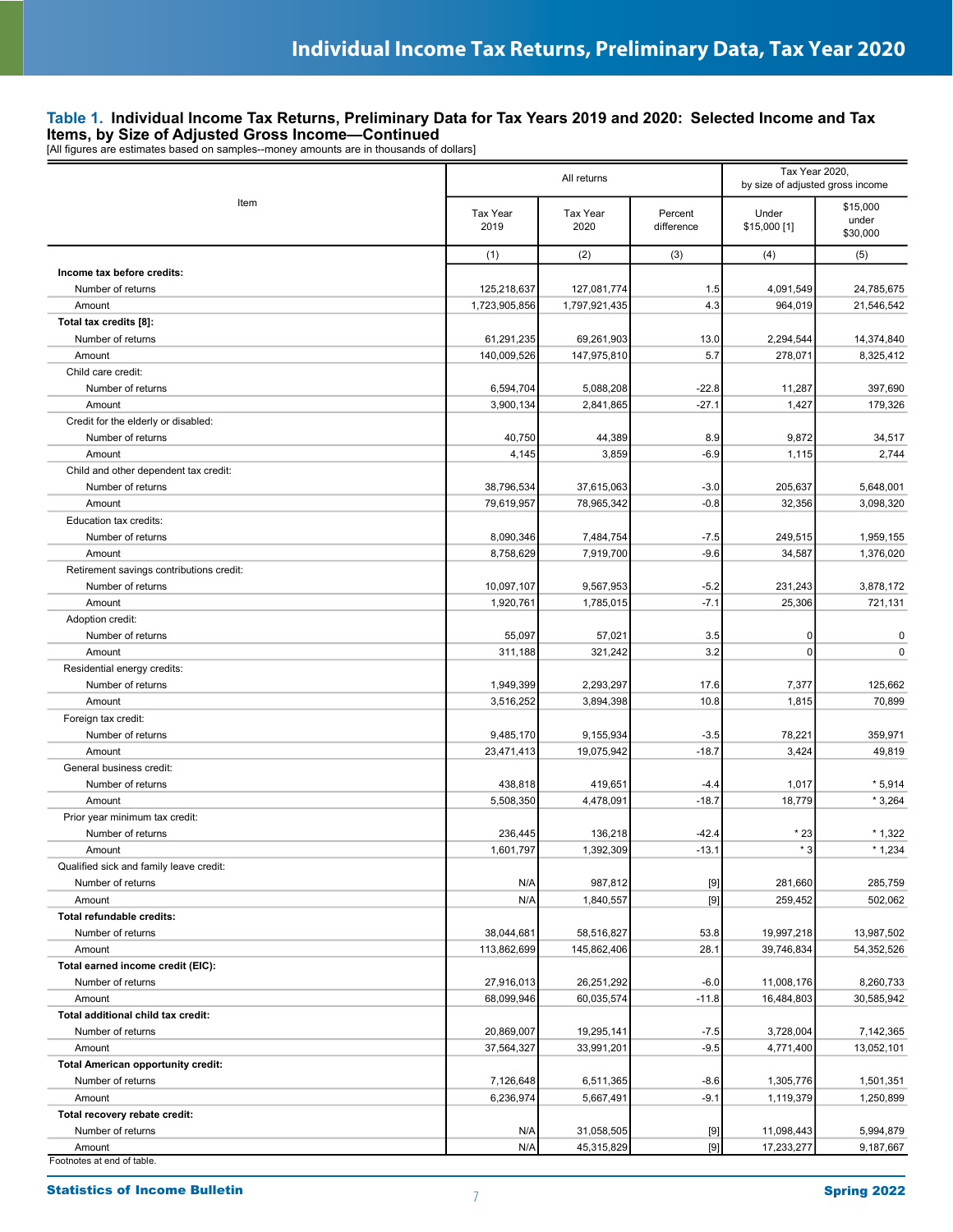**Items, by Size of Adjusted Gross Income—Continued**<br>[All figures are estimates based on samples--money amounts are in thousands of dollars]

|                                        | All returns      |                  |                       |                       |                               |
|----------------------------------------|------------------|------------------|-----------------------|-----------------------|-------------------------------|
| Item                                   | Tax Year<br>2019 | Tax Year<br>2020 | Percent<br>difference | Under<br>\$15,000 [1] | \$15,000<br>under<br>\$30,000 |
|                                        | (1)              | (2)              | (3)                   | (4)                   | (5)                           |
| Total net premium tax credit:          |                  |                  |                       |                       |                               |
| Number of returns                      | 2,104,993        | 2,277,307        | 8.2                   | 903,028               | 778,764                       |
| Amount                                 | 1,922,472        | 2,129,615        | 10.8                  | 707,846               | 630.506                       |
| Total premium tax credit:              |                  |                  |                       |                       |                               |
| Number of returns                      | 5,037,474        | 4,311,926        | $-14.4$               | 1,262,220             | 1,487,948                     |
| Amount                                 | 39,634,642       | 33,030,180       | $-16.7$               | 10,254,382            | 10,928,619                    |
| Advance payment of premium tax credit: |                  |                  |                       |                       |                               |
| Number of returns                      | 5,569,661        | 4,567,117        | $-18.0$               | 1,296,803             | 1,495,731                     |
| Amount                                 | 43,503,529       | 33,878,109       | $-22.1$               | 9,950,346             | 10,824,753                    |
| Self-employment tax:                   |                  |                  |                       |                       |                               |
| Number of returns                      | 20,222,921       | 20,071,238       | $-0.8$                | 4,941,949             | 3,758,613                     |
| Amount                                 | 66,609,003       | 65,762,892       | $-1.3$                | 5,211,027             | 7,000,109                     |
| Total additional Medicare tax:         |                  |                  |                       |                       |                               |
| Number of returns                      | 4,840,253        | 5,129,682        | 6.0                   | 18,859                | 1,270                         |
| Amount                                 | 10,495,016       | 11,290,042       | 7.6                   | 37,251                | 1,040                         |
| Net investment income tax:             |                  |                  |                       |                       |                               |
| Number of returns                      | 5,460,297        | 5,635,964        | 3.2                   | 0                     | $\mathbf 0$                   |
| Amount                                 | 29,734,884       | 34,613,614       | 16.4                  | $\Omega$              | $\mathbf 0$                   |
| Total income tax:                      |                  |                  |                       |                       |                               |
| Number of returns                      | 104,729,660      | 102,995,456      | $-1.7$                | 2,089,648             | 14, 141, 296                  |
| Amount                                 | 1,610,402,128    | 1,681,950,997    | 4.4                   | 645,457               | 12,976,045                    |
| <b>Total tax liability:</b>            |                  |                  |                       |                       |                               |
| Number of returns                      | 109,430,892      | 107,341,949      | $-1.9$                | 4,657,987             | 14,991,541                    |
| Amount                                 | 1,688,432,923    | 1,756,632,400    | 4.0                   | 3,085,504             | 16,445,754                    |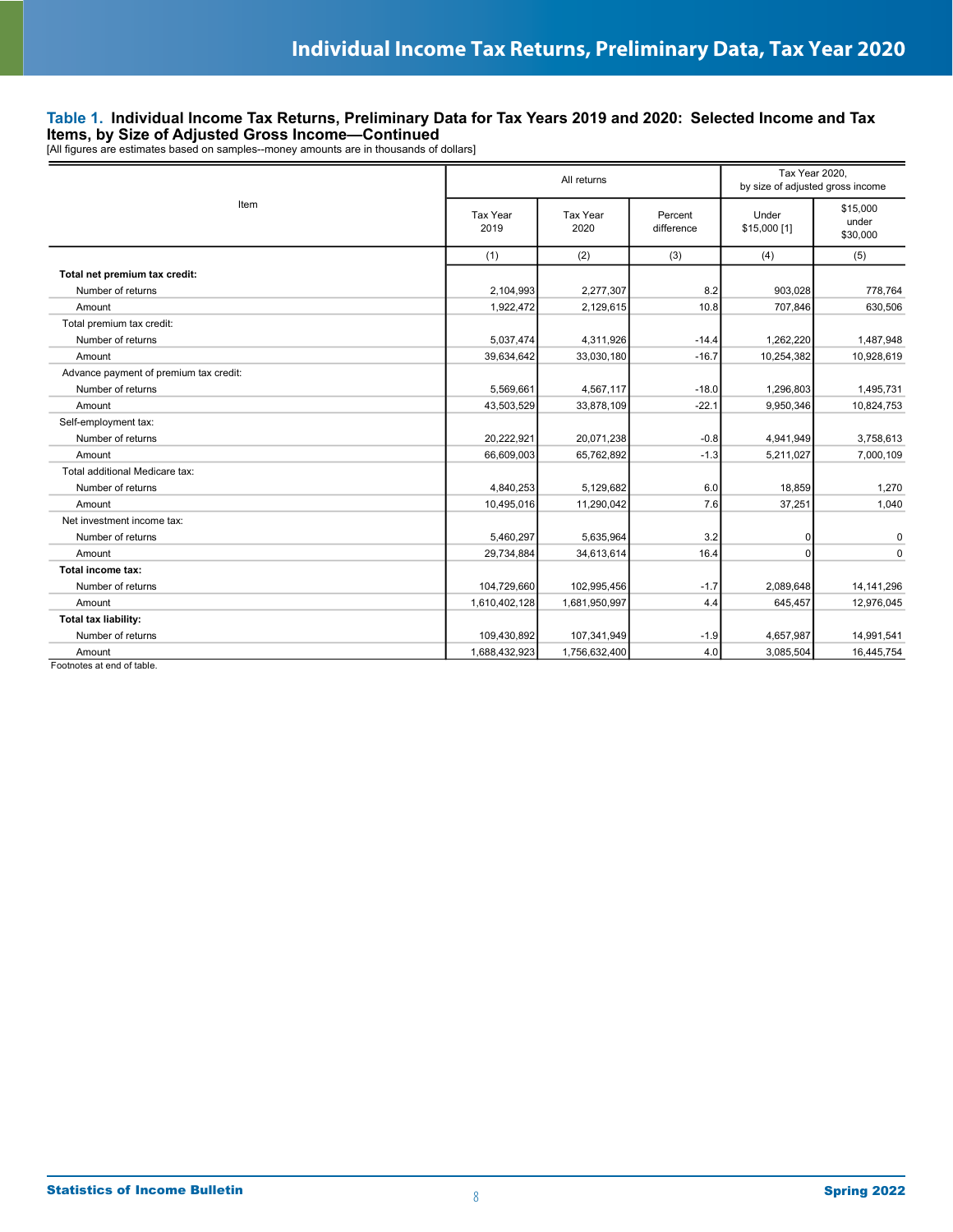**Items, by Size of Adjusted Gross Income—Continued**<br>[All figures are estimates based on samples--money amounts are in thousands of dollars]

|                                                                                                 | Tax Year 2020,<br>by size of adjusted gross income |                                |                                 |                                 |                      |
|-------------------------------------------------------------------------------------------------|----------------------------------------------------|--------------------------------|---------------------------------|---------------------------------|----------------------|
| Item                                                                                            | \$30,000<br>under<br>\$50,000                      | \$50,000<br>under<br>\$100,000 | \$100.000<br>under<br>\$200,000 | \$200,000<br>under<br>\$250,000 | \$250,000<br>or more |
|                                                                                                 | (6)                                                | (7)                            | (8)                             | (9)                             | (10)                 |
| Number of returns, total                                                                        | 30,326,255                                         | 36,843,914                     | 22,276,344                      | 3,162,978                       | 6,174,481            |
| Adjusted gross income (less deficit)                                                            | 1,188,013,378                                      | 2,623,258,858                  | 3,039,848,982                   | 703,500,542                     | 4,308,780,471        |
| Salaries and wages:                                                                             |                                                    |                                |                                 |                                 |                      |
| Number of returns                                                                               | 26,364,534                                         | 31,431,956                     | 19,392,376                      | 2,807,304                       | 5,452,106            |
| Amount                                                                                          | 929,660,002                                        | 1,970,016,354                  | 2,244,002,694                   | 508,799,742                     | 2,083,024,685        |
| Taxable interest:                                                                               |                                                    |                                |                                 |                                 |                      |
| Number of returns                                                                               | 5,800,942                                          | 12,786,903                     | 12,170,740                      | 2,204,448                       | 5,077,443            |
| Amount                                                                                          | 4,890,035                                          | 14,091,552                     | 17,790,603                      | 5,090,214                       | 70,555,321           |
| Tax-exempt interest [2]:                                                                        |                                                    |                                |                                 |                                 |                      |
| Number of returns                                                                               | 494,762                                            | 1,461,858                      | 1,742,127                       | 403,324                         | 1,534,552            |
| Amount                                                                                          | 6,991,662                                          | 7,468,353                      | 7,427,988                       | 4,805,693                       | 35,815,679           |
| Ordinary dividends:                                                                             |                                                    |                                |                                 |                                 |                      |
| Number of returns                                                                               | 3,172,890                                          | 7,709,393                      | 8,137,454                       | 1,704,682                       | 4,420,873            |
| Amount                                                                                          | 8,510,432                                          | 30,495,516                     | 48,543,308                      | 15,502,409                      | 208,813,856          |
| Qualified dividends:                                                                            |                                                    |                                |                                 |                                 |                      |
| Number of returns                                                                               | 2,930,979                                          | 7,182,004                      | 7,645,698                       | 1,625,501                       | 4,251,869            |
| Amount                                                                                          | 5,759,185                                          | 21,680,874                     | 36,434,481                      | 12,218,050                      | 172,200,348          |
| State income tax refunds:                                                                       |                                                    |                                |                                 |                                 |                      |
| Number of returns                                                                               | 445,891                                            | 1,539,406                      | 1,190,628                       | 114,253                         | 148,786              |
| Amount                                                                                          | 361,509                                            | 1,446,528                      | 1,437,933                       | 193,379                         | 478,319              |
| Alimony received:                                                                               |                                                    |                                |                                 |                                 |                      |
| Number of returns                                                                               | 68,639                                             | 98,210                         | 44,156                          | 6,748                           | 9,849                |
| Amount                                                                                          | 1,047,433                                          | 2,270,923                      | 2,863,242                       | 870,198                         | 1,914,245            |
| Business or profession net income less loss (Schedule C):                                       |                                                    |                                |                                 |                                 |                      |
| Number of returns                                                                               | 4,030,330                                          | 5,427,824                      | 4,083,880                       | 658,842                         | 1,453,202            |
| Amount                                                                                          | 27,849,282                                         | 58,343,768                     | 72,168,357                      | 21,526,716                      | 114,327,781          |
| Net capital gain [3]:                                                                           |                                                    |                                |                                 |                                 |                      |
| Number of returns                                                                               | 1,950,365                                          | 4,776,086                      | 5,083,489                       | 1,157,007                       | 3,283,554            |
| Amount                                                                                          | 9,211,529                                          | 34,848,488                     | 76,971,663                      | 35,545,530                      | 1,022,956,416        |
| Capital gain distributions [3]:                                                                 |                                                    |                                |                                 |                                 |                      |
| Number of returns                                                                               | 1,394,628                                          | 3,629,064                      | 3,919,354                       | 840,545                         | 2,481,633            |
| Amount                                                                                          | 2,558,915                                          | 9,714,284                      | 16,325,024                      | 4,565,711                       | 27,530,248           |
| Net capital loss:                                                                               |                                                    |                                |                                 |                                 |                      |
| Number of returns                                                                               | 938,488                                            | 2,102,321                      | 2,230,393                       | 466,380                         | 1,224,927            |
| Amount                                                                                          | 1,835,079                                          | 4,275,775                      | 4,659,155                       | 1,017,117                       | 2,955,114            |
| Sales of property other than capital assets, net gain:                                          |                                                    |                                |                                 |                                 |                      |
| Number of returns                                                                               | 71,954                                             | 199,120                        | 222,120                         | 54,316                          | 281,817              |
| Amount                                                                                          | 637,926                                            | 2,413,165                      | 4,376,160                       | 1,825,797                       | 33,227,629           |
| Sales of property other than capital assets, net loss:                                          |                                                    |                                |                                 |                                 |                      |
| Number of returns                                                                               | 70,336                                             | 163,125                        | 187,856                         | 53,045                          | 233,663              |
| Amount                                                                                          | 713,020                                            | 1,138,264                      | 1,245,470                       | 583,098                         | 4,636,737            |
|                                                                                                 |                                                    |                                |                                 |                                 |                      |
| Taxable income from individual retirement arrangement (IRA) distributions:<br>Number of returns | 1,727,376                                          | 3,741,768                      | 3,064,206                       | 452,707                         | 822,387              |
|                                                                                                 |                                                    |                                | 92,643,346                      |                                 |                      |
| Amount<br>Taxable pensions and annuities:                                                       | 19,879,096                                         | 63,810,580                     |                                 | 20,228,888                      | 64,595,558           |
| Number of returns                                                                               |                                                    |                                |                                 |                                 |                      |
|                                                                                                 | 4,773,562                                          | 9,212,455                      | 6,575,820                       | 843,601                         | 1,267,028            |
| Amount                                                                                          | 83,372,125                                         | 251,538,733                    | 280,233,756                     | 47,381,044                      | 78,112,993           |
| Rent and royalty net income less loss:                                                          |                                                    |                                |                                 |                                 |                      |
| Number of returns                                                                               | 1,053,124                                          | 2,482,371                      | 2,383,291                       | 362,347                         | 1,144,848            |
| Amount                                                                                          | 473,558                                            | 2,605,664                      | 11,291,020                      | 4,080,988                       | 30,799,488           |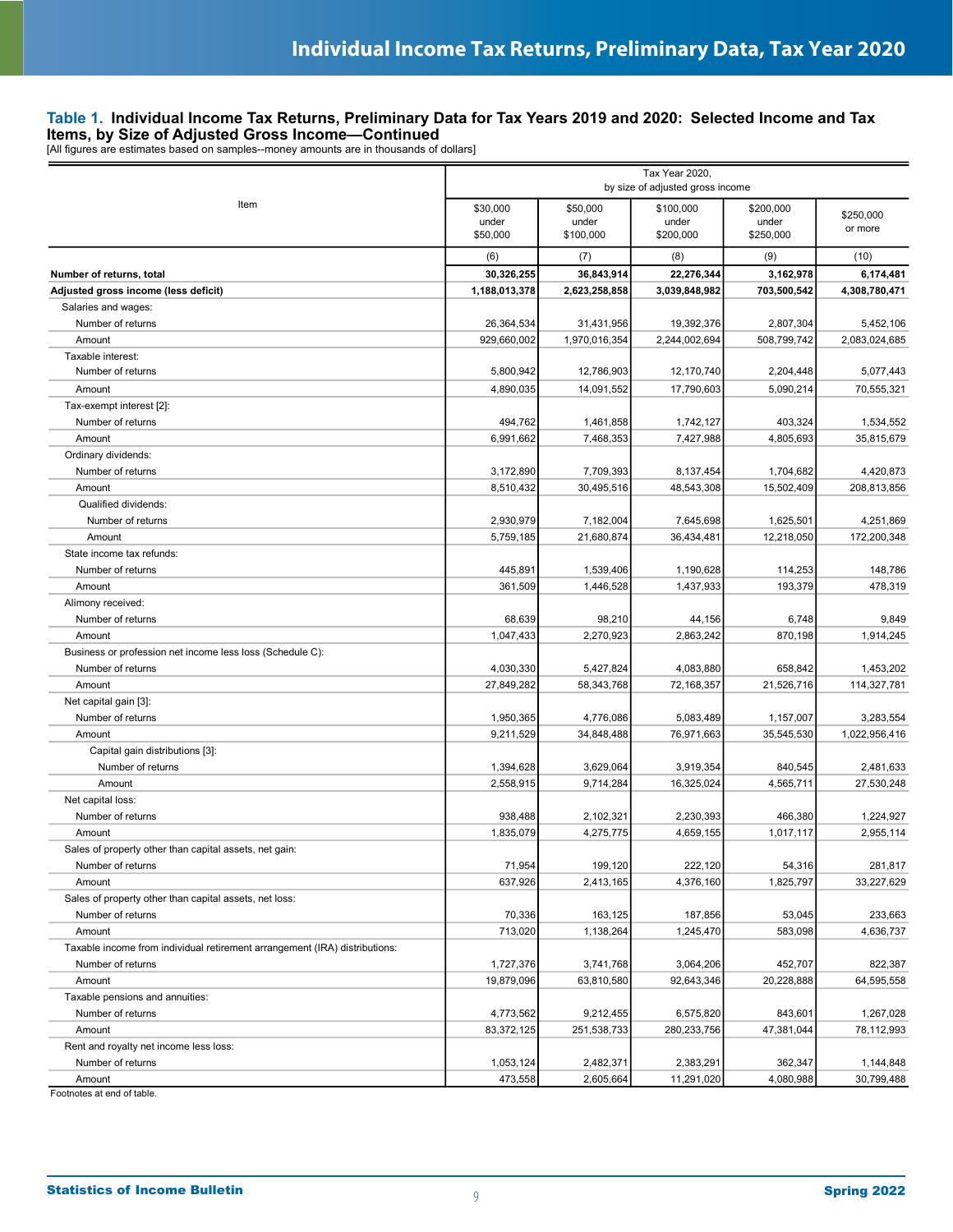|                                                                                                      | Tax Year 2020,<br>by size of adjusted gross income |                                |                                 |                                 |                      |
|------------------------------------------------------------------------------------------------------|----------------------------------------------------|--------------------------------|---------------------------------|---------------------------------|----------------------|
| Item                                                                                                 | \$30,000<br>under<br>\$50,000                      | \$50,000<br>under<br>\$100,000 | \$100,000<br>under<br>\$200,000 | \$200,000<br>under<br>\$250,000 | \$250,000<br>or more |
|                                                                                                      | (6)                                                | (7)                            | (8)                             | (9)                             | (10)                 |
| Partnership and S corporation net income less loss:                                                  |                                                    |                                |                                 |                                 |                      |
| Number of returns                                                                                    | 732,211                                            | 1,699,705                      | 2,255,231                       | 554,134                         | 2,183,803            |
| Amount                                                                                               | 3,900,510                                          | 17,876,289                     | 55,073,575                      | 27,665,405                      | 675,075,453          |
| Estate and trust net income less loss:                                                               |                                                    |                                |                                 |                                 |                      |
| Number of returns                                                                                    | 46,188                                             | 129,953                        | 188,845                         | 35,680                          | 157,323              |
| Amount                                                                                               | 336,550                                            | 1,679,291                      | 4,631,912                       | 1,380,316                       | 24,118,831           |
| Farm net income (Schedule F):                                                                        |                                                    |                                |                                 |                                 |                      |
| Number of returns                                                                                    | 58,767                                             | 113,785                        | 116,872                         | 13,318                          | 41,899               |
| Amount                                                                                               | 1,031,475                                          | 2,404,581                      | 3,164,946                       | 714,715                         | 3,162,607            |
| Farm net loss (Schedule F):                                                                          |                                                    |                                |                                 |                                 |                      |
| Number of returns                                                                                    | 147,573                                            | 352,914                        | 296,497                         | 35,324                          | 82,700               |
| Amount                                                                                               | 2,750,978                                          | 6,658,450                      | 6,211,991                       | 1,143,133                       | 5,820,338            |
| Unemployment compensation [4]:                                                                       |                                                    |                                |                                 |                                 |                      |
| Number of returns                                                                                    | 6,853,982                                          | 6,316,820                      | 3,259,853                       | 352,049                         | 459,225              |
| Amount                                                                                               | 100,107,812                                        | 86,934,727                     | 42,649,809                      | 4,648,629                       | 6,033,087            |
| Unemployment compensation exclusion [4]:                                                             |                                                    |                                |                                 |                                 |                      |
| Number of returns                                                                                    | 2,726,743                                          | 3,029,041                      | 1,445,420                       | 735                             | 855                  |
| Amount                                                                                               | 24,221,359                                         | 26,547,447                     | 12,473,817                      | 3,598                           | 7,063                |
| Taxable Social Security benefits:                                                                    |                                                    |                                |                                 |                                 |                      |
| Number of returns                                                                                    | 4,350,745                                          | 7,718,354                      | 4,828,058                       | 585,195                         | 1,025,761            |
| Amount                                                                                               | 38,115,011                                         | 143,084,925                    | 125,933,519                     | 16,423,863                      | 31,841,802           |
| Nonitemized charitable contributions:                                                                |                                                    |                                |                                 |                                 |                      |
| Number of returns                                                                                    | 6,962,158                                          | 12,154,429                     | 9,564,191                       | 1,334,053                       | 2,112,688            |
| Amount                                                                                               | 1,738,177                                          | 3,171,865                      | 2,585,172                       | 369,943                         | 590,618              |
| Total statutory adjustments:                                                                         |                                                    |                                |                                 |                                 |                      |
| Number of returns                                                                                    | 5,910,124                                          | 9,319,545                      | 6,992,044                       | 873,739                         | 2,165,851            |
| Amount                                                                                               | 11,016,471                                         | 23,965,343                     | 29,010,426                      | 7,848,367                       | 44,890,733           |
| Educator expenses:                                                                                   |                                                    |                                |                                 |                                 |                      |
| Number of returns                                                                                    | 542,691                                            | 1,127,848                      | 1,206,487                       | 152,867                         | 160,541              |
| Amount                                                                                               | 130,946                                            | 292,993                        | 340,690                         | 41,624                          | 40,685               |
| Certain business expenses of reservists, performing artists, and fee-<br>basis government officials: |                                                    |                                |                                 |                                 |                      |
| Number of returns                                                                                    | 70,307                                             | 98,998                         | 58,570                          | 5,328                           | 3,545                |
| Amount                                                                                               | 602,686                                            | 701,803                        | 269,096                         | 34,440                          | 22,658               |
| Payments to an Individual Retirement Arrangement:                                                    |                                                    |                                |                                 |                                 |                      |
| Number of returns                                                                                    | 458,248                                            | 762,805                        | 685,071                         | 59,078                          | 110,234              |
| Amount                                                                                               | 1,969,893                                          | 4,053,541                      | 4,232,995                       | 505,715                         | 1,155,255            |
| Student Ioan interest deduction:                                                                     |                                                    |                                |                                 |                                 |                      |
| Number of returns                                                                                    | 2,347,822                                          | 3,947,127                      | 2,275,834                       | 0                               | 0                    |
| Amount                                                                                               | 1,714,131                                          | 2,988,567                      | 1,885,676                       | $\mathbf 0$                     | 0                    |
| Tuition and fees deduction:                                                                          |                                                    |                                |                                 |                                 |                      |
| Number of returns                                                                                    | 83,682                                             | 259,614                        | 365,049                         | 0                               | 0                    |
| Amount                                                                                               | 224,659                                            | 450,664                        | 700,709                         | 0                               | 0                    |
| Health savings account deduction:                                                                    |                                                    |                                |                                 |                                 |                      |
| Number of returns                                                                                    | 280,807                                            | 544,256                        | 552,985                         | 121,433                         | 357,850              |
| Amount                                                                                               | 508,206                                            | 1,287,738                      | 1,621,916                       | 435,264                         | 1,709,541            |
| Moving expenses adjustment:                                                                          |                                                    |                                |                                 |                                 |                      |
| Number of returns                                                                                    | 22,776                                             | 26,969                         | 8,917                           | $*1,714$                        | $*1,342$             |
| Amount                                                                                               | 34,943                                             | 77,340                         | 19,721                          | $*7,063$                        | $*2,338$             |
| Self-employment tax deduction:                                                                       |                                                    |                                |                                 |                                 |                      |
| Number of returns                                                                                    | 2,670,066                                          | 3,747,830                      | 2,933,647                       | 535,740                         | 1,483,392            |
| Amount                                                                                               | 3,309,091                                          | 6,079,180                      | 6,670,736                       | 1,790,754                       | 8,928,959            |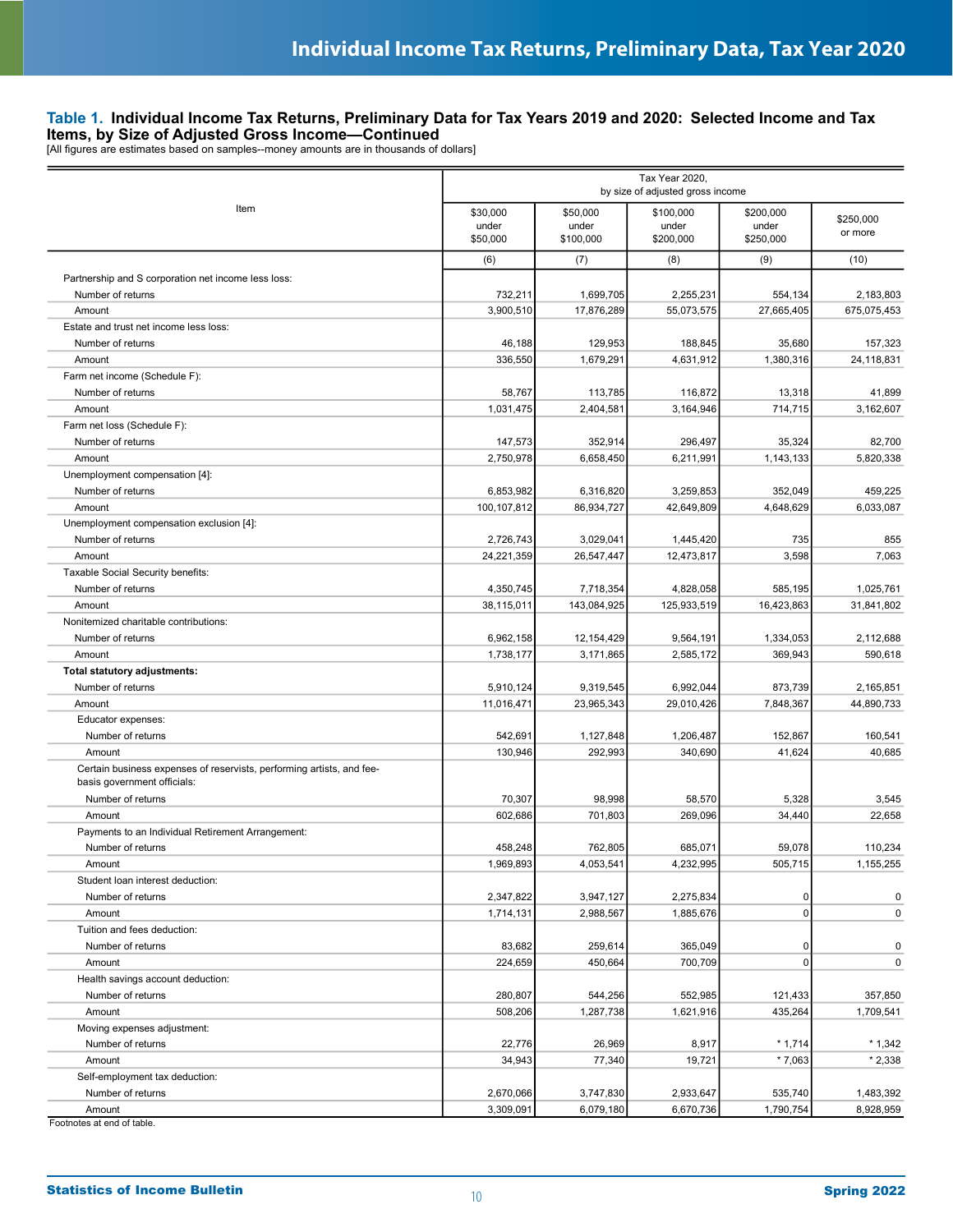|                                                      | Tax Year 2020,<br>by size of adjusted gross income-continued |                                |                                 |                                 |                      |
|------------------------------------------------------|--------------------------------------------------------------|--------------------------------|---------------------------------|---------------------------------|----------------------|
| Item                                                 | \$30,000<br>under<br>\$50,000                                | \$50,000<br>under<br>\$100,000 | \$100,000<br>under<br>\$200,000 | \$200,000<br>under<br>\$250,000 | \$250.000<br>or more |
|                                                      | (6)                                                          | (7)                            | (8)                             | (9)                             | (10)                 |
| Self-employed health insurance deduction:            |                                                              |                                |                                 |                                 |                      |
| Number of returns                                    | 366,597                                                      | 790,963                        | 793,783                         | 193,717                         | 732,163              |
| Amount                                               | 1,536,705                                                    | 4,905,590                      | 7,238,106                       | 2,207,292                       | 10,895,771           |
| Payments to a self-employed retirement (Keogh) plan: |                                                              |                                |                                 |                                 |                      |
| Number of returns                                    | 34,070                                                       | 116,265                        | 233,409                         | 83,987                          | 438.354              |
| Amount                                               | 479,317                                                      | 1,286,008                      | 4,320,338                       | 1,898,280                       | 17,437,338           |
| Penalty on early withdrawal of savings:              |                                                              |                                |                                 |                                 |                      |
| Number of returns                                    | 60,161                                                       | 102,635                        | 80,421                          | 10,146                          | 24,621               |
| Amount                                               | 15,404                                                       | 74,128                         | 31,444                          | 4,137                           | 23,750               |
| Alimony paid:                                        |                                                              |                                |                                 |                                 |                      |
| Number of returns                                    | 33,659                                                       | 100,814                        | 114,355                         | 29,479                          | 71,350               |
| Amount                                               | 292,235                                                      | 1,435,160                      | 2,119,512                       | 903,958                         | 4,637,225            |
| Total standard deduction:                            |                                                              |                                |                                 |                                 |                      |
| Number of returns                                    | 28,992,598                                                   | 32,685,973                     | 17,475,637                      | 2,084,552                       | 3,056,387            |
| Amount                                               | 480,358,032                                                  | 631,816,283                    | 403,565,558                     | 49,557,728                      | 72,754,979           |
| Total itemized deductions (after limitation):        |                                                              |                                |                                 |                                 |                      |
| Number of returns                                    | 1,296,607                                                    | 4,124,268                      | 4,754,608                       | 1,092,061                       | 3,093,796            |
| Amount                                               | 32,476,513                                                   | 107,293,300                    | 147,878,863                     | 38,274,615                      | 244,673,559          |
| Medical and dental expenses deduction:               |                                                              |                                |                                 |                                 |                      |
| Number of returns                                    | 683,161                                                      | 1,390,630                      | 930,166                         | 95,410                          | 101,574              |
| Amount                                               | 10,927,587                                                   | 25,524,604                     | 18,880,879                      | 2,372,842                       | 4,778,314            |
| Taxes paid deduction [5]:                            |                                                              |                                |                                 |                                 |                      |
| Number of returns                                    | 1,259,286                                                    | 4,089,905                      | 4,737,827                       | 1,089,789                       | 3,091,108            |
| Amount                                               | 6,780,306                                                    | 28,263,599                     | 42,295,317                      | 10,488,202                      | 29,317,696           |
| Income taxes [6]:                                    |                                                              |                                |                                 |                                 |                      |
| Number of returns                                    | 727,103                                                      | 2,896,642                      | 3,777,351                       | 870,141                         | 2,429,250            |
| Amount                                               | 1,693,849                                                    | 11,333,673                     | 29,314,126                      | 11,237,735                      | 151,522,725          |
| General sales taxes [6]:                             |                                                              |                                |                                 |                                 |                      |
| Number of returns                                    | 479,177                                                      | 1,062,397                      | 870,297                         | 201,980                         | 622,171              |
| Amount                                               | 753,407                                                      | 1,884,371                      | 2,038,336                       | 484,425                         | 3,545,851            |
| Interest paid deduction:                             |                                                              |                                |                                 |                                 |                      |
| Number of returns                                    | 829,960                                                      | 3,236,976                      | 4,093,542                       | 969,060                         | 2.764.327            |
| Amount                                               | 8,728,376                                                    | 33,325,585                     | 50,804,962                      | 14,947,624                      | 65.944.419           |
| Total mortgage interest paid deduction:              |                                                              |                                |                                 |                                 |                      |
| Number of returns                                    | 812,880                                                      | 3,207,183                      | 4,058,051                       | 954,716                         | 2.637.423            |
| Amount                                               | 7,855,871                                                    | 30,929,880                     | 49,438,855                      | 14,554,255                      | 49,657,400           |
| Charitable contributions deduction:                  |                                                              |                                |                                 |                                 |                      |
| Number of returns                                    | 928,912                                                      | 3,130,954                      | 4,045,658                       | 970,902                         | 2,794,129            |
| Amount                                               | 4,684,442                                                    | 17,981,534                     | 31,609,755                      | 9,431,638                       | 136,096,359          |
| Qualified business income deduction:                 |                                                              |                                |                                 |                                 |                      |
| Number of returns                                    | 3,237,486                                                    | 5,969,610                      | 5,762,039                       | 1,173,320                       | 3,246,416            |
| Amount                                               | 5,514,494                                                    | 15,525,381                     | 26,909,979                      | 8,902,556                       | 101,304,280          |
| Taxable income:                                      |                                                              |                                |                                 |                                 |                      |
| Number of returns                                    | 30,181,540                                                   | 36,758,368                     | 22,261,424                      | 3,161,578                       | 6,170,380            |
| Amount                                               | 670,971,600                                                  | 1,869,278,420                  | 2,460,001,957                   | 606,746,893                     | 3,870,954,918        |
| Alternative minimum tax:                             |                                                              |                                |                                 |                                 |                      |
| Number of returns                                    | * 111                                                        | 3,955                          | 11,632                          | 6,279                           | 114,608              |
| Amount                                               | * 470                                                        | 10,190                         | 72,746                          | 40,399                          | 2,682,319            |
| Excess advance premium tax credit repayment [7]:     |                                                              |                                |                                 |                                 |                      |
| Number of returns                                    | 665,223                                                      | 380,911                        | 52,854                          | 4,941                           | 8,064                |
| Amount<br>Footnotes at end of table.                 | 485,370                                                      | 736,074                        | 228,340                         | 21,565                          | 61,303               |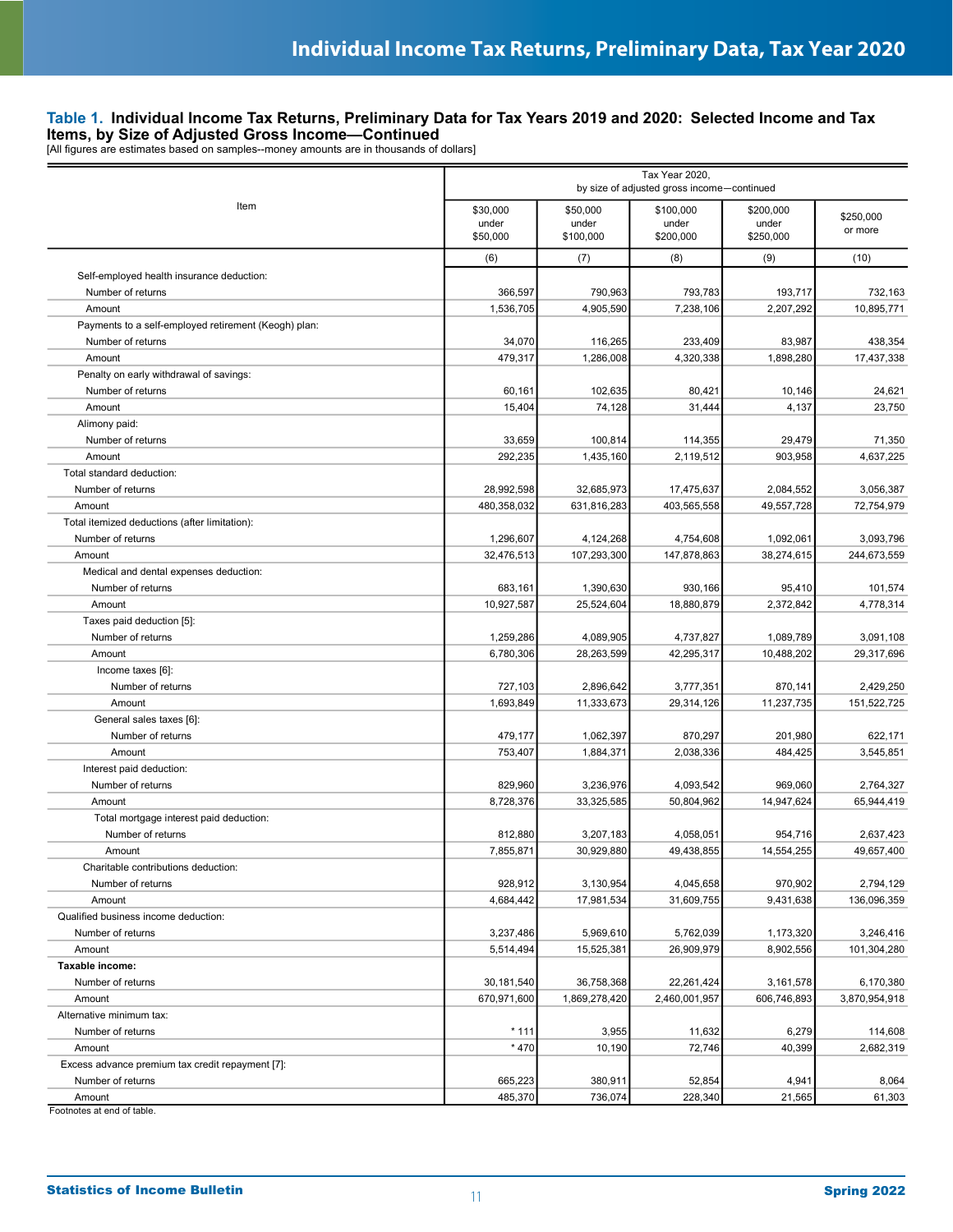| Item<br>\$30,000<br>\$50,000<br>\$100,000<br>\$200,000<br>under<br>under<br>under<br>under<br>\$50,000<br>\$100,000<br>\$200,000<br>\$250,000<br>(6)<br>(7)<br>(8)<br>(9)<br>Income tax before credits:<br>29,985,572<br>36,646,579<br>22,241,914<br>3,160,238<br>Number of returns<br>73,078,626<br>234,746,633<br>373,521,814<br>109,572,084<br>Amount<br>Total tax credits [8]:<br>Number of returns<br>14,930,808<br>13,188,800<br>1,960,818<br>18,550,378<br>21,550,535<br>42,838,871<br>41,202,704<br>6,008,055<br>Amount | \$250,000<br>or more<br>(10)<br>6,170,249<br>984,491,717<br>3,961,716<br>27,772,161<br>510,134<br>278,129 |
|---------------------------------------------------------------------------------------------------------------------------------------------------------------------------------------------------------------------------------------------------------------------------------------------------------------------------------------------------------------------------------------------------------------------------------------------------------------------------------------------------------------------------------|-----------------------------------------------------------------------------------------------------------|
|                                                                                                                                                                                                                                                                                                                                                                                                                                                                                                                                 |                                                                                                           |
|                                                                                                                                                                                                                                                                                                                                                                                                                                                                                                                                 |                                                                                                           |
|                                                                                                                                                                                                                                                                                                                                                                                                                                                                                                                                 |                                                                                                           |
|                                                                                                                                                                                                                                                                                                                                                                                                                                                                                                                                 |                                                                                                           |
|                                                                                                                                                                                                                                                                                                                                                                                                                                                                                                                                 |                                                                                                           |
|                                                                                                                                                                                                                                                                                                                                                                                                                                                                                                                                 |                                                                                                           |
|                                                                                                                                                                                                                                                                                                                                                                                                                                                                                                                                 |                                                                                                           |
|                                                                                                                                                                                                                                                                                                                                                                                                                                                                                                                                 |                                                                                                           |
| Child care credit:                                                                                                                                                                                                                                                                                                                                                                                                                                                                                                              |                                                                                                           |
| 910,341<br>1,400,511<br>1,560,736<br>297,509<br>Number of returns                                                                                                                                                                                                                                                                                                                                                                                                                                                               |                                                                                                           |
| 522,410<br>787,457<br>902,579<br>170,537<br>Amount                                                                                                                                                                                                                                                                                                                                                                                                                                                                              |                                                                                                           |
| Credit for the elderly or disabled:                                                                                                                                                                                                                                                                                                                                                                                                                                                                                             |                                                                                                           |
| Number of returns<br>0<br>0<br>0<br>0                                                                                                                                                                                                                                                                                                                                                                                                                                                                                           | $\pmb{0}$                                                                                                 |
| $\mathbf 0$<br>0<br>0<br>$\mathbf 0$<br>Amount                                                                                                                                                                                                                                                                                                                                                                                                                                                                                  | 0                                                                                                         |
| Child and other dependent tax credit:                                                                                                                                                                                                                                                                                                                                                                                                                                                                                           |                                                                                                           |
| 9,224,032<br>11,897,513<br>9,253,925<br>1,385,956<br>Number of returns                                                                                                                                                                                                                                                                                                                                                                                                                                                          | $\pmb{0}$                                                                                                 |
| 13,602,277<br>30,581,644<br>27,422,620<br>4,228,124<br>Amount                                                                                                                                                                                                                                                                                                                                                                                                                                                                   | $\pmb{0}$                                                                                                 |
| Education tax credits:                                                                                                                                                                                                                                                                                                                                                                                                                                                                                                          |                                                                                                           |
| 1,796,927<br>2,103,329<br>1,375,828<br>0<br>Number of returns                                                                                                                                                                                                                                                                                                                                                                                                                                                                   | $\pmb{0}$                                                                                                 |
| $\mathsf 0$<br>2,020,435<br>2,607,950<br>1,880,707<br>Amount                                                                                                                                                                                                                                                                                                                                                                                                                                                                    | $\pmb{0}$                                                                                                 |
| Retirement savings contributions credit:                                                                                                                                                                                                                                                                                                                                                                                                                                                                                        |                                                                                                           |
| Number of returns<br>0<br>3,958,273<br>1,500,265<br>0                                                                                                                                                                                                                                                                                                                                                                                                                                                                           | 0                                                                                                         |
| 784,068<br>$\mathbf 0$<br>254,511<br>$\mathbf 0$<br>Amount                                                                                                                                                                                                                                                                                                                                                                                                                                                                      | $\mathbf 0$                                                                                               |
| Adoption credit:<br>33,909<br>21,246<br>1,246<br>Number of returns<br>0                                                                                                                                                                                                                                                                                                                                                                                                                                                         | 620                                                                                                       |
| 0<br>120,726<br>182,506<br>17,079<br>Amount                                                                                                                                                                                                                                                                                                                                                                                                                                                                                     | 931                                                                                                       |
| Residential energy credits:                                                                                                                                                                                                                                                                                                                                                                                                                                                                                                     |                                                                                                           |
| 317,923<br>859,446<br>688,500<br>Number of returns<br>116,182                                                                                                                                                                                                                                                                                                                                                                                                                                                                   | 178,207                                                                                                   |
| 260,816<br>1,213,102<br>1,532,306<br>266,758<br>Amount                                                                                                                                                                                                                                                                                                                                                                                                                                                                          | 548,701                                                                                                   |
| Foreign tax credit:                                                                                                                                                                                                                                                                                                                                                                                                                                                                                                             |                                                                                                           |
| 764,644<br>2,252,748<br>2,726,564<br>674,264<br>Number of returns                                                                                                                                                                                                                                                                                                                                                                                                                                                               | 2,299,523                                                                                                 |
| 659,385<br>1,633,045<br>136,270<br>692,775<br>Amount                                                                                                                                                                                                                                                                                                                                                                                                                                                                            | 15,901,225                                                                                                |
| General business credit:                                                                                                                                                                                                                                                                                                                                                                                                                                                                                                        |                                                                                                           |
| 21,052<br>82,780<br>30,588<br>Number of returns<br>67,425                                                                                                                                                                                                                                                                                                                                                                                                                                                                       | 210,874                                                                                                   |
| 34,848<br>150,467<br>342,668<br>149,833<br>Amount                                                                                                                                                                                                                                                                                                                                                                                                                                                                               | 3,778,230                                                                                                 |
| Prior year minimum tax credit:                                                                                                                                                                                                                                                                                                                                                                                                                                                                                                  |                                                                                                           |
| 4,772<br>17,054<br>19,011<br>15,039<br>Number of returns                                                                                                                                                                                                                                                                                                                                                                                                                                                                        | 78,997                                                                                                    |
| 9,677<br>37,152<br>85,257<br>72,372<br>Amount                                                                                                                                                                                                                                                                                                                                                                                                                                                                                   | 1,186,613                                                                                                 |
| Qualified sick and family leave credit:                                                                                                                                                                                                                                                                                                                                                                                                                                                                                         |                                                                                                           |
| 164,748<br>134,760<br>77,973<br>16,628<br>Number of returns                                                                                                                                                                                                                                                                                                                                                                                                                                                                     | 26,285                                                                                                    |
| 375,148<br>323,857<br>190,576<br>73,014<br>Amount                                                                                                                                                                                                                                                                                                                                                                                                                                                                               | 116,448                                                                                                   |
| Total refundable credits:                                                                                                                                                                                                                                                                                                                                                                                                                                                                                                       |                                                                                                           |
| Number of returns<br>11,000,997<br>8,466,193<br>4,972,478<br>87,975                                                                                                                                                                                                                                                                                                                                                                                                                                                             | 4,464                                                                                                     |
| 31,945,195<br>12,528,509<br>7,227,779<br>49,620<br>Amount<br>Total earned income credit (EIC):                                                                                                                                                                                                                                                                                                                                                                                                                                  | 11,943                                                                                                    |
| Number of returns<br>350,420<br>6,631,963<br>0<br>0                                                                                                                                                                                                                                                                                                                                                                                                                                                                             | $\pmb{0}$                                                                                                 |
| $\mathbf 0$<br>$\mathbf 0$<br>12,776,507<br>188,322<br>Amount                                                                                                                                                                                                                                                                                                                                                                                                                                                                   | $\mathbf 0$                                                                                               |
| Total additional child tax credit:                                                                                                                                                                                                                                                                                                                                                                                                                                                                                              |                                                                                                           |
| Number of returns<br>6,117,796<br>2,210,336<br>94,041<br>2,598                                                                                                                                                                                                                                                                                                                                                                                                                                                                  | $\pmb{0}$                                                                                                 |
| 11,830,134<br>4,114,704<br>216,515<br>6,347<br>Amount                                                                                                                                                                                                                                                                                                                                                                                                                                                                           | $\mathbf 0$                                                                                               |
| <b>Total American opportunity credit:</b>                                                                                                                                                                                                                                                                                                                                                                                                                                                                                       |                                                                                                           |
| Number of returns<br>1,128,543<br>1,422,004<br>1,153,690<br>0                                                                                                                                                                                                                                                                                                                                                                                                                                                                   | $\pmb{0}$                                                                                                 |
| 1,252,842<br>0<br>965,623<br>1,078,748<br>Amount                                                                                                                                                                                                                                                                                                                                                                                                                                                                                | 0                                                                                                         |
| Total recovery rebate credit:                                                                                                                                                                                                                                                                                                                                                                                                                                                                                                   |                                                                                                           |
| 92,127<br>Number of returns<br>4,210,206<br>5,624,010<br>4,038,840                                                                                                                                                                                                                                                                                                                                                                                                                                                              | $\mathbf 0$                                                                                               |
| 6,056,802<br>6,801,162<br>5,992,699<br>44,222<br>Amount<br>Footnotes at end of table.                                                                                                                                                                                                                                                                                                                                                                                                                                           | $\pmb{0}$                                                                                                 |